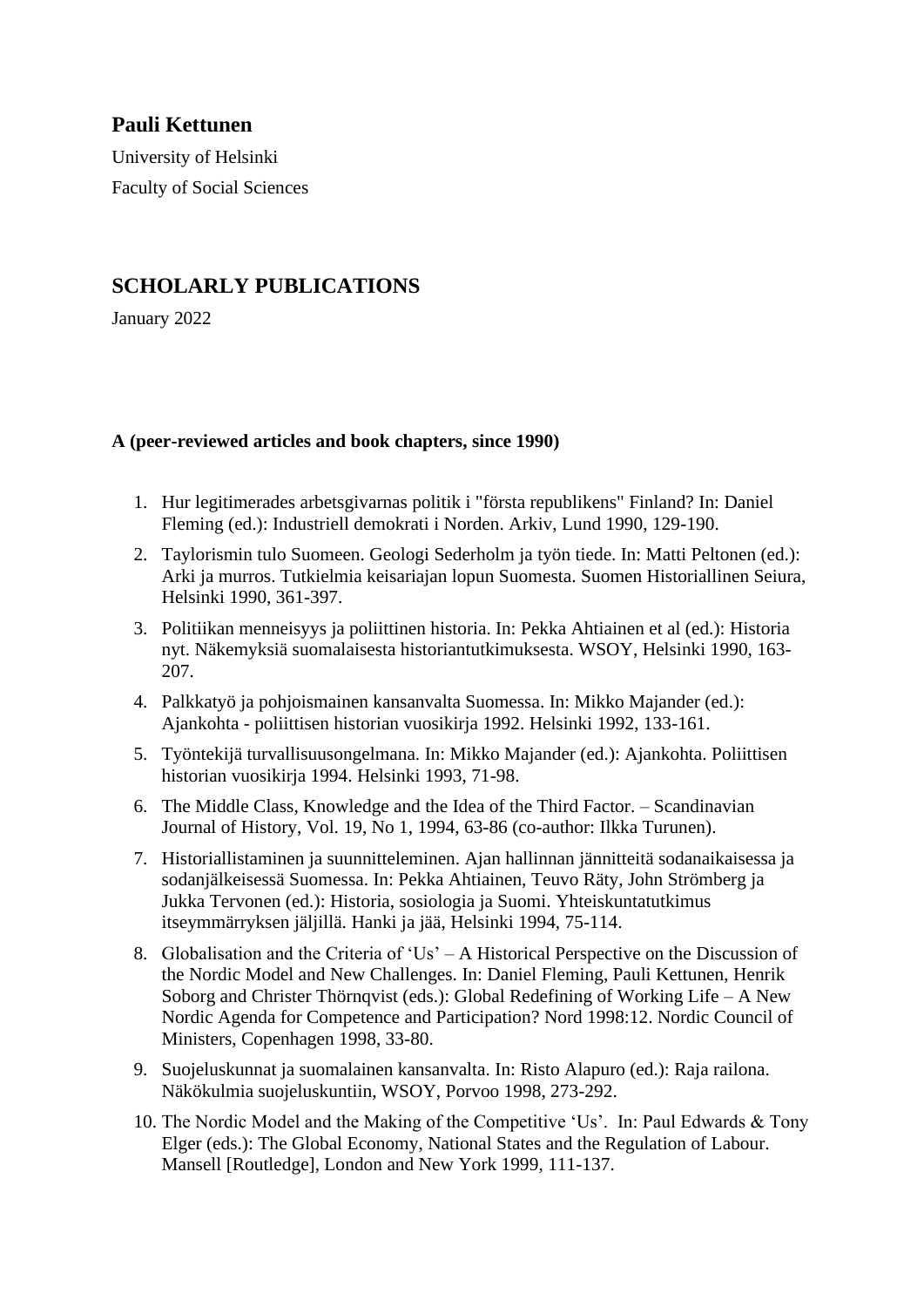- 11. A Return to the Figure of the Free Nordic Peasant. Acta Sociologica Vol 42, 3/1999, 259-270.
- 12. Tekniikka, kulttuuri ja työläisen sielu. Kasvatustieteilijä Aksel Rafael Kurjen reaktionääri modernismi. In: Pertti Karkama & Hannele Koivisto (ed.): Ajan paineessa. Kirjoituksia 1930-luvun suomalaisesta aatemaailmasta. Suomalaisen Kirjallisuuden Seura, Helsinki 1999, 216-246.
- 13. Miksi toista työmarkkinaosapuolta kutsutaan liikkeeksi? In: Kaj Ilmonen & Martti Siisiäinen (eds.): Uudet ja vanhat liikkeet. Vastapaino, Tampere 1998, 101-135.
- 14. *Yhteiskunta* 'Society' in Finnish. The Finnish Yearbook of Political Thought [Redescriptions. Yearbook of Political Thought and Conceptual History] 2000, vol. 4., 159-197.
- 15. The Nordic Welfare State in Finland. Scandinavian Journal of History, Vol. 26, No. 3, 2001, 225-247.
- 16. Mitä yhteiskunta tekee Pohjoismaissa? Tiede & edistys 4/2001, 257-269.
- 17. Millaisiin kysymyksiin ammatillisella koulutuksella on vastattu? In: Anu-Hanna Anttila & Anu Suoranta (eds.): Ammattia oppimassa. Väki voimakas 14. Työväen historian ja perinteen tutkimuksen seura, Vantaa 2001, 52-91.
- 18. Suunnitelmataloudesta kansalliseen innovaatiojärjestelmään. In: Helena Blomberg, Matti Hannikainen, Pauli Kettunen (eds.): Lamakirja. Näkökulmia 1990-luvun talouskriisiin ja sen historiallisiin konteksteihin. Kirja-Aurora, Turku 2002, 15-45.
- 19. Yhteiskunta. In: Matti Hyvärinen et al (ed.): Käsitteet liikkeessä. Suomen poliittisen kulttuurin käsitehistoria. Vastapaino, Tampere 2003, 167-212.
- 20. Historian poliittisuus ja kansallinen katse. Historiallinen Aikakauskirja 1/2003, 9- 21.
- 21. The Nordic Model and Consensual Competitiveness in Finland. In: Anna-Maija Castrén, Markku Lonkila and Matti Peltonen (eds.): Between Sociology and History. Essays on Microhistory, Collective Action, and Nation-Building. SKS / Finnish Literature Society, Helsinki 2004, 289-309.
- 22. Globalisering och nordiskt samhällsbegrepp. In: Arne Jarrick & Alf Johansson (eds.): Jorden runt igen – nya bidrag till en gammal globalhistoria. Acta Universitatis Stockholmiensis. Stockholm Studies in History 72. Almqvist & Wiksell International, Stockholm 2004, 212-236.
- 23. Corporate Citizenship and Social Partnership. In: Lars-Folke Landgrén & Pirkko Hautamäki (eds.): People, Citizen, Nation. Renvall Institute, Helsinki 2005, 28-49.
- 24. Globaalin talouskilpailun nationalismi. In: Jussi Pakkasvirta & Pasi Saukkonen (eds.): Nationalismit. WSOY, Helsinki 2005, 436-453.
- 25. The Power of International Comparisons A perspective on the making and challenging of the Nordic welfare state. In: Niels Finn Christiansen, Klaus Petersen, Nils Edling & Per Haave (eds.): The Nordic Model of Welfare – a Historical Reappraisal. Museum Tusculanum Press, Copenhagen 2006, 31-65.
- 26. Punaisesta julistuksesta kansalaisvaikuttamisen politiikkaohjelmaan. In: Inkeri Ahvenisto & Kirsi Mäki (eds.): Kansalaisvaikuttaminen ajassa. Näkökulmia suurlakosta 2000-luvulle. Väki voimakas 19. Työväen historian ja perinteen tutkimuksen seura, Helsinki 2006, 13-47.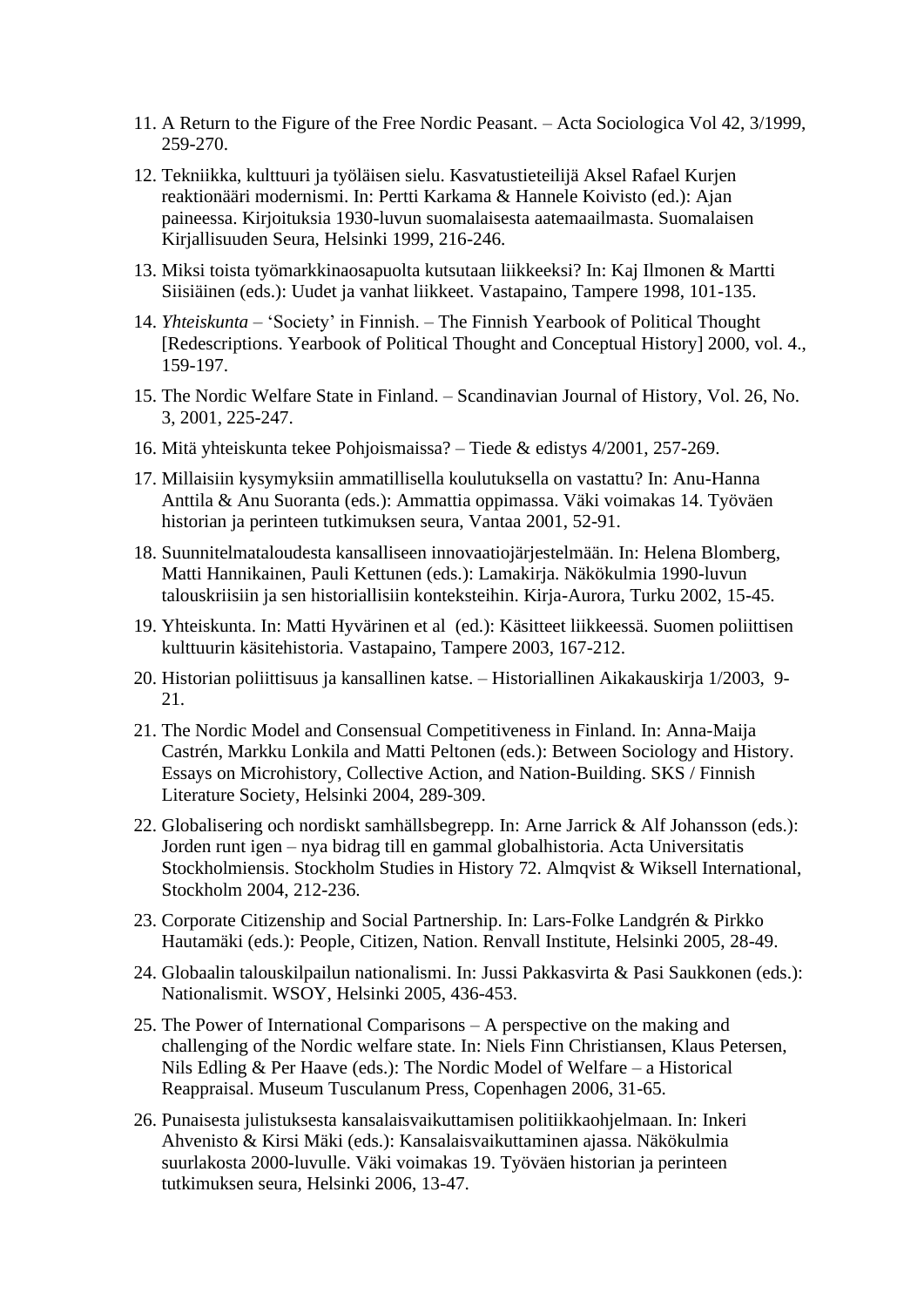- 27. J. V. Snellman ja nationalismi. In: Ilkka Niiniluoto & Risto Vilkko (eds.): J. V. Snellman – filosofi ja valtio-oppinut. Suomen Filosofinen Yhdistys, Helsinki 2006, 147-167.
- 28. Tensions Between the Social and the Economic A Historical Perspective on a Welfare State. In: Jari Ojala, Jari Eloranta & Jukka Jalava (eds.): The Road to Prosperity. An Economic History of Finland. Suomalaisen Kirjallisuuden Seuran toimituksia 1076, Suomalaisen Kirjallisuuden Seura, Helsinki 2006, 285-313.
- 29. Le modèle nordique et le consensus sur la compétitivité en Finlande. Revue internationale de politique comparée, Vol.13 3/2006, 447-467.
- 30. Pohjoismainen hyvinvointivaltio yhteiskunnan käsittämisen historiana. In: Juho Saari (ed.): Historiallinen käänne. Johdatus pitkän aikavälin tutkimiseen. Gaudeamus, Helsinki 2006, 217-256.
- 31. The Nordic Model and the International Labour Organization. In: Norbert Götz & Heidi Haggrén (eds.): Regional Cooperation and International Organizations. The Nordic Model in Transnational Alignment. Routledge, London and New York 2009, 67-87.
- *32.* Vocational Education as an Answer to What Questions? In: Jaakko Kauko, Risto Rinne & Heli Kynkäänniemi (eds.): Restructuring the Truth of Schooling - Essays on Discursive Practices in the Sociology and Politics of Education. Research in Educational Sciences 48. Finnish Educational Research Association, Jyväskylä 2010, 199-225.
- 33. Onko elinkeinoelämästä osapuoleksi? In Anu Suoranta & Anu-Hanna Anttila (eds): Yksin sovittu: osapuolet, luottamus ja työmarkkinalogiikka. Vastapaino, Tampere 2010 29-51.
- 34. The sellers of labour power as social citizens A Utopian wage work society in the Nordic visions of welfare. In: Helena Blomberg & Nanna Kildal (eds.): Workfare and welfare state legitimacy. NordWel Studies in Historical Welfare State Research 1, NordWel, Helsinki 2010, 16-45.
- 35. Le national et le transnational dans l'essor et le déclin de l'État-providence nordique : Une perspective comparée. – Revue d'Histoire Nordique – n° 9, 2009. Toulouse 2010, 27-56 (co-author: Klaus Petersen).
- 36. The Nordic Model and the Tension between the Social and the Economic Finland as a case. In: Stein Kuhnle, Chen Yinzhang, Klaus Petersen & Pauli Kettunen (eds.): The Nordic Welfare State. Fudan University Press, Shanghai 2010, 82-106. [in Chinese]
- 37. Introduction: rethinking welfare state models. In: Pauli Kettunen & Klaus Petersen (eds.): Beyond Welfare State Models - Transnational Historical perspectives on Social Policy. Series: Globalization and welfare. Edward Elgar Publishing, Cheltenham, UK & Northampton, MA, USA, 2011, 1-15 (co-author: Klaus Petersen)..
- 38. The transnational construction of national challenges: the ambiguous Nordic model of welfare and competitiveness. In: Pauli Kettunen & Klaus Petersen (eds.): Beyond Welfare State Models - Transnational Historical perspectives on Social Policy. Series: Globalization and welfare. Edward Elgar Publishing, Cheltenham, UK & Northampton, MA, USA, 2011, 16-40.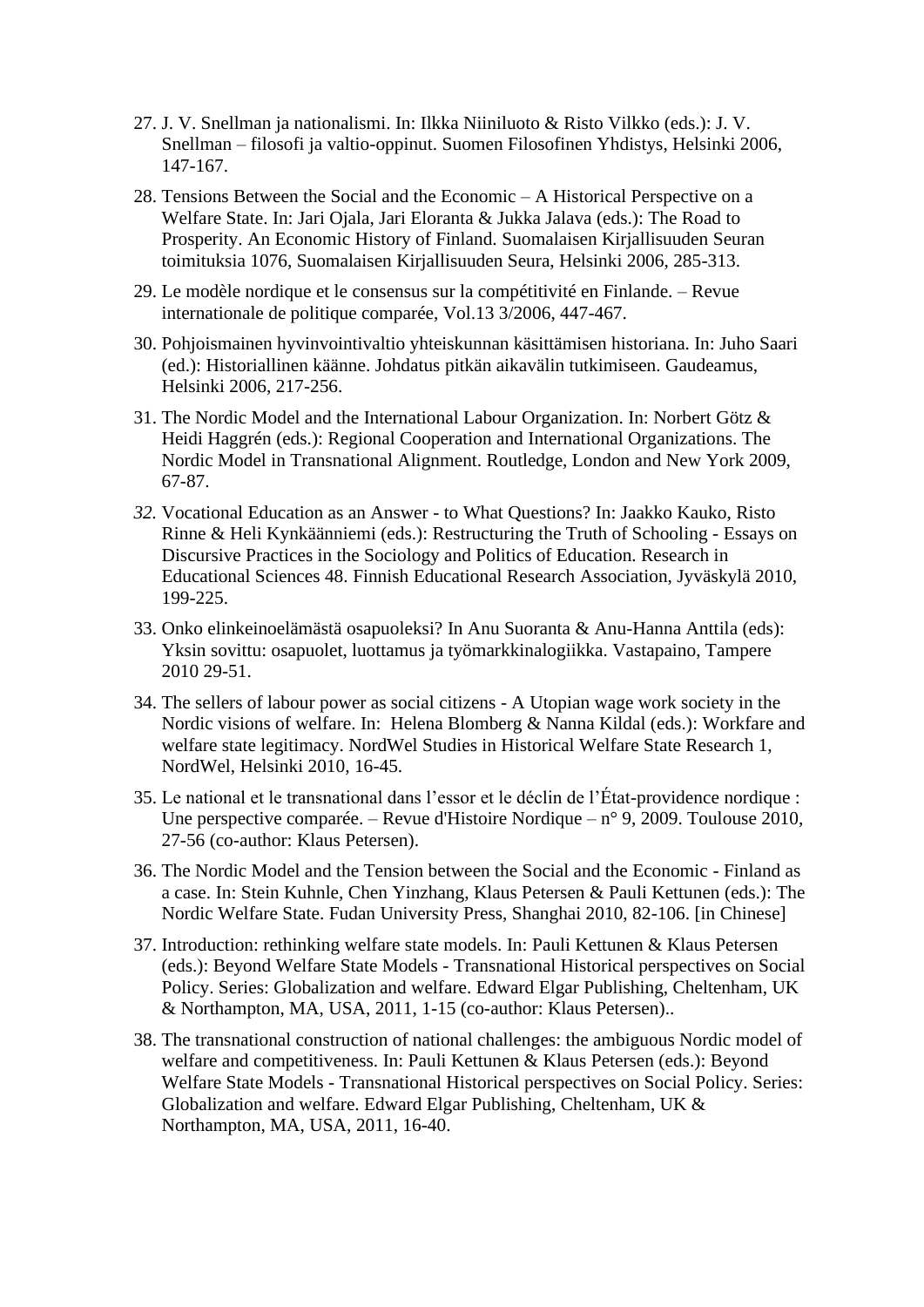- 39. Welfare nationalism and competitive community. In: Andrzej Marcin Suszycki (ed.): Citizenship, Collective Identity and Welfare Nationalism. NordWel Studies in Historical Welfare State Research 2. NordWel, Helsinki 2011, 79-117.
- 40. Työnjohdon valta ja tieto. In: Risto Rinne & Arto Jauhiainen: Aikuiskasvatus ja demokratian haaste. Kansanvalistusseura/Aikuiskasvatuksen Tutkimusseura, Helsinki 2011, 118-145.
- 41. Työväki ja sen liike sosiaalidemokratian itseymmärryksessä. In: Mikko Majander & Kimmo Rentola (eds.): Ei ihan teorian mukaan. Työväen historian ja perinteen tutkimuksen seura / Yhteiskunnallinen arkistosäätiö, Helsinki 2012, 67-84.
- 42. Pauli Kettunen, Marja Jalava, Hannu Simola & Janne Varjo: Tasa-arvon ihanteesta erinomaisuuden eetokseen. In: Pauli Kettunen & Hannu Simola (eds.): Tiedon ja osaamisen Suomi. Kasvatus ja koulutus Suomessa 1960-luvulta 2000-luvulle. Suomalaisen Kirjallisuuden Seura, Helsinki 2012, 25-62.
- 43. The ILO as a Forum for Developing and Demonstrating a Nordic Model. In: Sandrine Kott & Joelle Droux (eds.): Globalizing Social Rights. The International Labour Organization and Beyond. Palgrave Macmillan, Basingstoke and New York 2012, 210-230.
- 44. Vocational Education and the Tensions of Modernity in a Nordic Periphery. In: Mette Buchardt**,** Pirjo Markkola & Heli Valtonen (eds): Education, state and citizenship. A perspective in the Nordic welfare state history. NordWel Studies in Historical Welfare State Research 4. NordWel 2012, Helsinki, 31-55.
- 45. Reinterpreting the historicity of the Nordic model. Nordic Journal of Working Life Studies Vol 2, No 3, 2012, 21-43.
- 46. Luokkasopuilua ja pohjoismaisuutta: suomalaiset Kansainvälisessä työjärjestössä ensimmäisen maailmansodan loppuvaiheesta kylmän sodan alkuvuosiin. In: Louis Clerc & Tiina Lintunen (eds.)*:* Suomen asialla?: Yksityiset ja julkiset toimijat kansainvälisessä yhteistyössä. Ajankohta – Poliittisen historian vuosikirja no. 16. Turun yliopisto, Turku 2013, 45-78.
- 47. The Language of Social Politics in Finland. In: Daniel Béland & Klaus Petersen (eds.): Analysing Social Policy Concepts and Language: Comparative and Transnational Perspectives. Policy Press, Bristol 2014, 157-176.
- 48. Conflicts and compromises in the Nordic pattern of social regulation. In*:* Pauli Kettunen, Stein Kuhnle &Yuan Ren (eds.): Reshaping welfare institutions in China and the Nordic countries. NordWel Studies in Historical Welfare State Research 7. NordWel, Helsinki 2014, 96-123. [Published also in Chinese by Fudan University Press, 2014]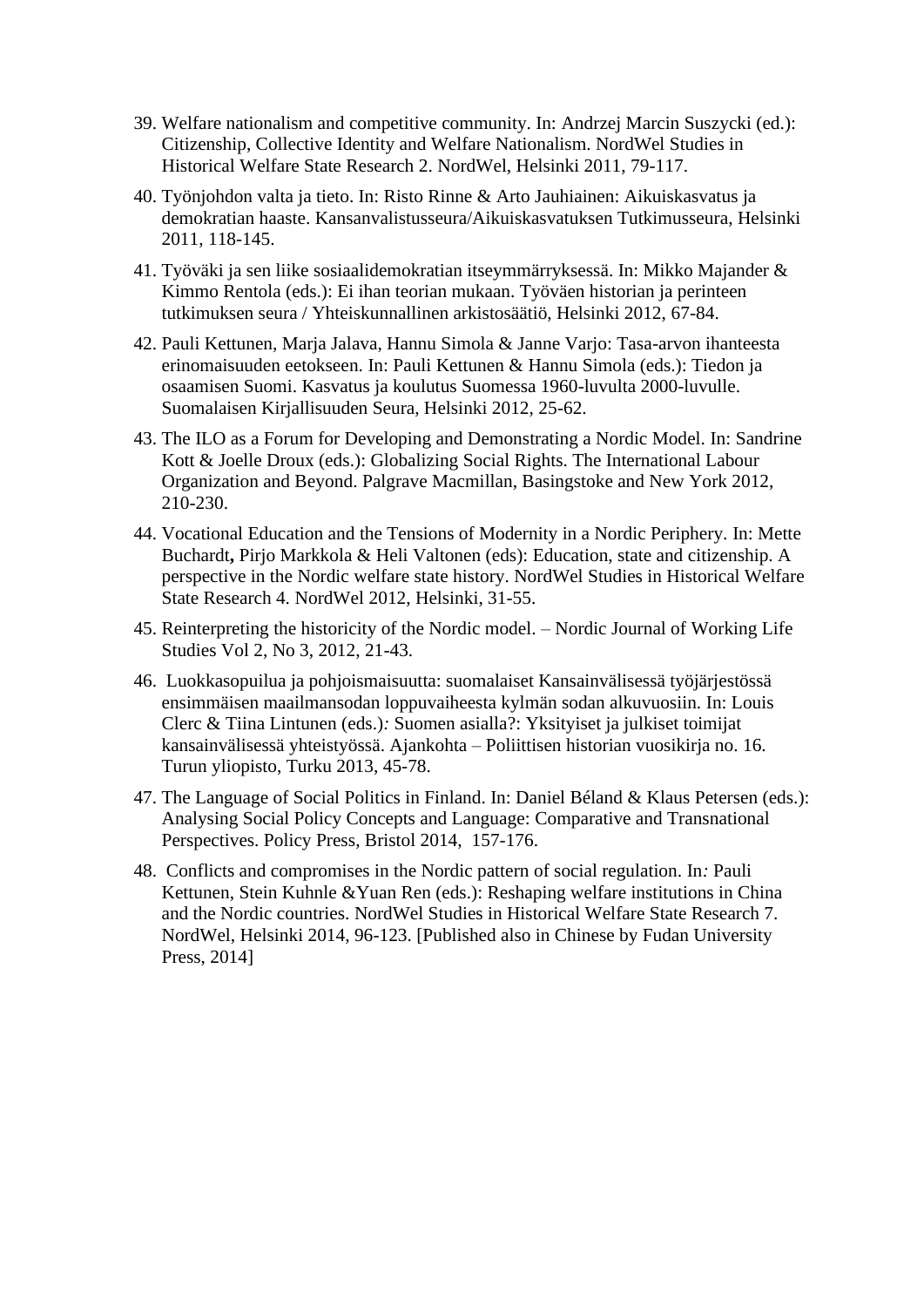- 49. Työläisen sielu ja mieli: Aksel Rafael Kurki ja muita työvoiman käsittelyn opettajia. In: Kari Kantasalmi & Mauri Nest (toim.): Valistajia, sivistäjiä, poliitikkoja ja asiantuntijoita: Näkökulmia aikuiskasvatuksen kentän vaikuttajiin. Tampere University Press, Tampere 2014, 271-301.
- 50. Hyvinvointivaltion yhteiskunta. In: Janne Autto & Mikael Nygård (eds.): Hyvinvointivaltion kulttuurintutkimus. Lapland University Press, Rovaniemi 2015, 71- 109.
- 51. Pauli Kettunen, Sonya Michel & Klaus Petersen: Introduction. An American Dilemma? In: Pauli Kettunen, Sonya Michel & Klaus Petersen (eds.): Race, Ethnicity and Welfare States. An American Dilemma? Edward Elgar, Cheltenham 2015, xi-xxv.
- 52. Pauli Kettunen, Urban Lundberg, Mirja Österberg & Klaus Petersen: The Nordic model and the rise and fall of Nordic cooperation. In: Johan Strang (ed.): Nordic Cooperation. A European region in transition. Routledge, London and New York 2015, 69-91.
- 53. フィンランド――北欧モデルが抱える社会・経済間の緊張. In Klaus Petersen, Stein Kuhnle, Pauli Kettunen, Yoko Ōtsuka, Y. & Kamiko, A. (eds.): 北欧福祉国家は持続可能 <sup>か</sup> これから出る本*.* . [Minerva Shobo,](javascript:void(0);) Kyoto.
- 54. Sosialidemokratian historia itseymmärrys ja tutkimus. In: Jarmo Peltola & Erkki Vasara (eds.): Tehtävänä työväenhistoria. Työväen historian ja perinteen tutkimuksen seura, Helsinki 2018, 129-154.
- 55. Wars, Nation and the Welfare State in Finland. In: Herbert Obinger, Klaus Petersen & Peter Starke (eds.): Warfare and Welfare: Military Conflict and Welfare State Development in Western Countries. Oxford University Press, Oxford 2018, 260-289.
- 56. The concept of nationalism in discussions on a European society. Journal of Political Ideologies, Vol 23, 2018, Issue 3, 342-369.
- 57. The Conceptual History of the Welfare State in Finland. In: Nils Edling (ed.): The Changing Meanings of the Welfare State: Histories of a Key Concept in the Nordic Countries. Berghahn Books, New York & Oxford 2019, 225-275.
- 58. Historian kansallista tehtävää jatketaan, laajennetaan ja tutkitaan. In: Petri Karonen (ed.): Tiede ja yhteiskunta. Suomen Historiallinen Seura ja historiantutkimus. Suomalaisen Kirjallisuuden Seura, Helsinki 2019, 216-301.
- 59. The Concept of Society in the Making of the Nordic Welfare State. In: Stein Kuhnle, Per Selle & Sven E. O. Hort (eds): Globalizing Welfare: An Evolving Asian-European Dialogue. Edward Elgar, Cheltenham 2019, 143-161.
- 60. Conflicting interests and science-based planning in the making of the welfare state. Sartoniana, Vol 32 (2019), 171-189.
- 61. Perifeerinen avantgardismi kansallisen toimijuuden suuntaajana. In: Juhani Koponen & Sakari Saaritsa (eds.): Nälkämaasta hyvinvointivaltioksi. Suomi kehityksen kiinniottajana. Gaudeamus, Helsinki 2019, 201-217.
- 62. The rise and fall of the Nordic utopia of an egalitarian wage work society. In: Sakari Hänninen, Kirsi-Marja Lehtelä & Paula Saikkonen (eds.): The Relational Nordic Welfare State. Between Utopia and Ideology. Edward Elgar, Cheltenham 2019, 95- 118.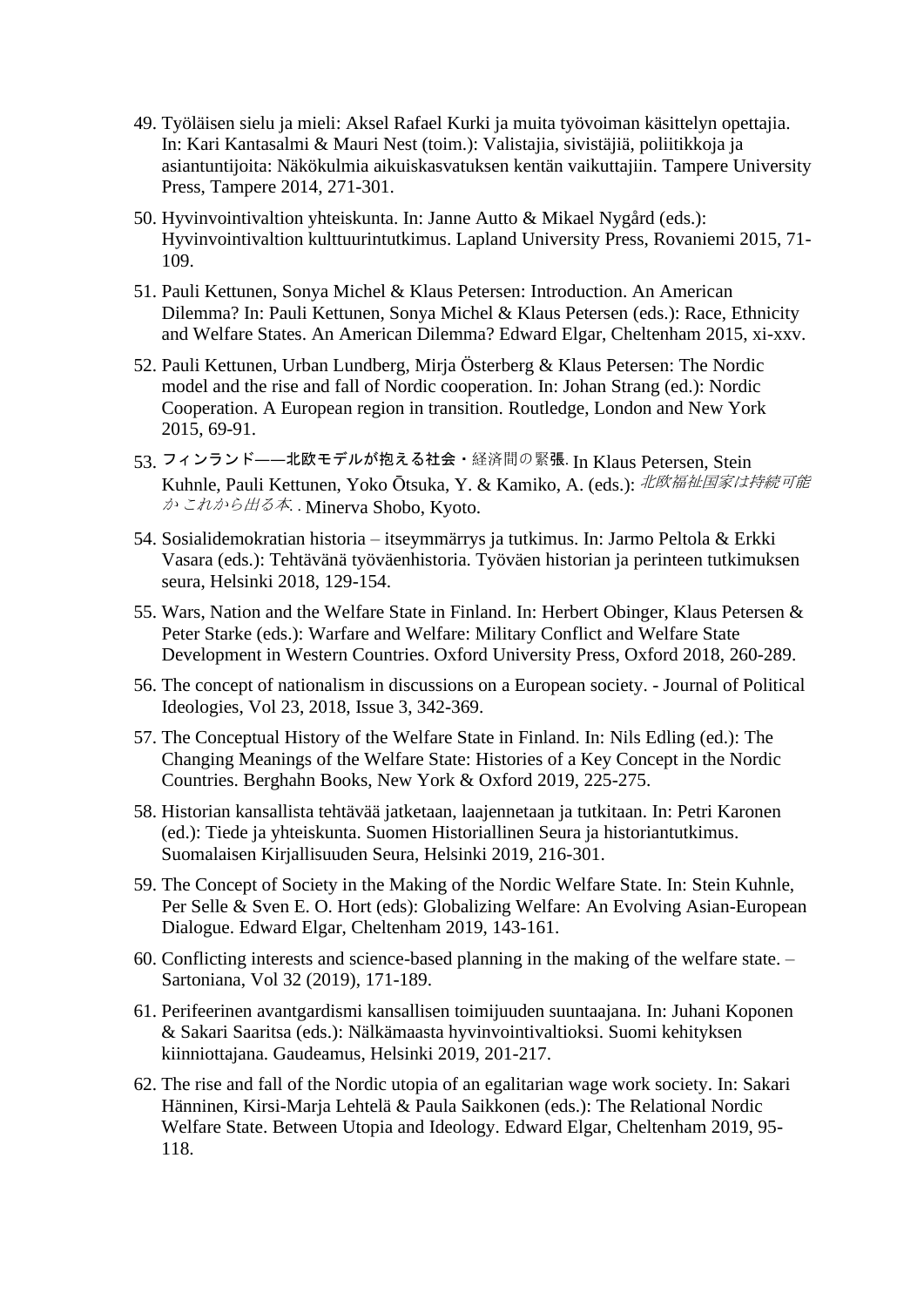- 63. Johdanto: Osallisuus ratkaisuna millaisiin ongelmiin? In: Pauli Kettunen (ed.): Työntekijän osallisuus – Mitä se on ja mitä sillä tavoitellaan. Gaudeamus, Helsinki 2021, 11-35.
- 64. Janus-kasvoinen osallisuus. In: Pauli Kettunen (ed.): Työntekijän osallisuus Mitä se on ja mitä sillä tavoitellaan. Gaudeamus, Helsinki 2021, 178-188.
- 65. Welfare state, competition state, security state. Nationalism in nation-state responses to cross-border mobilities. In: Jussi P. Laine, Ilkka Liikanen, James W. Scott (eds.): Remapping Security on Europe's Northern Borders. Routledge, Abingdon 2021, 201- 220.
- 66. Pauli Kettunen & Klaus Petersen: Images of the Nordic welfare model: Historical layers and ambiguities. In: Haldor Byrkjeflot, Lars Mjøset, Mads Mordhorst & Klaus Petersen (eds.): The Making and Circulation of Nordic Models, Ideas and Images*.* Routledge, Abingdon 2021, 13-33.
- 67. Introduction: rethinking nationalism and democracy in the welfare state. In: Pauli Kettunen, Saara Pellander & Miika Tervonen (eds.): Nationalism and Democracy in the Welfare State. Edward Elgar, Cheltenham 2022, 1-17.
- 68. Democratic welfare nationalism and competitive community: changing ideals of social harmony in the regulation of capitalism. In: Pauli Kettunen, Saara Pellander & Miika Tervonen (eds.): Nationalism and Democracy in the Welfare State. Edward Elgar, Cheltenham 2022, 78-102.

#### **B (all articles and book chapters before 1990, non-refereed articles and book chapters since 1990)**

- 69. Forskningsläget i Finland. Forskningsläget inom arbetarrörelsens historia i Norden. Material från det första nordiska seminariet för forskningen rörande arbetarrörelsens historia, hållet i Helsingfors och Lammi 25-28 april 1974. Red. av Seppo Hentilä, Hannes Saarinen. Helsingin yliopiston Poliittisen historian laitoksen julkaisuja 2/1974, 93-106.
- 70. Strejkerna och samhällets omvandling (review on Timo Toivonen: Lakot ja yhteiskunnan muutos. Tutkimus suomalaisen yhteiskunnan lakoista vuosina 1919- 1969, Turku 1972). – Historisk Tidskrift för Finland 1974, 136-139.
- 71. Die Forschung der Geschichte der finnischen Arbeiterbewegung. Nordeuropa-Studien. Wissenschaftliche Zeitschrift der Ernst-Moritz-Arndt-Universität Greifswald. Sonderheft 1/1975. Materialien des dritten gemeinsamen Seminars der Sektionen Nordeuropawissenschaften und Geschichtswissenschaft der Ernst-Moritz-Arndt-Universität Greifswald und des Instituts für Politische Geschichte der Universität Helsinki. Greifswald 1975, 38-57.
- 72. Poliittisen historian kehitys tieteenä ja oppiaineena. Poleemi 1/1975.
- 73. Pauli Kettunen & Kimmo Turunen: Elintilan etsintää: näkökohtia poliittisen historian historiasta Suomessa. – Historiallinen Aikakauskirja 1976, 240-250.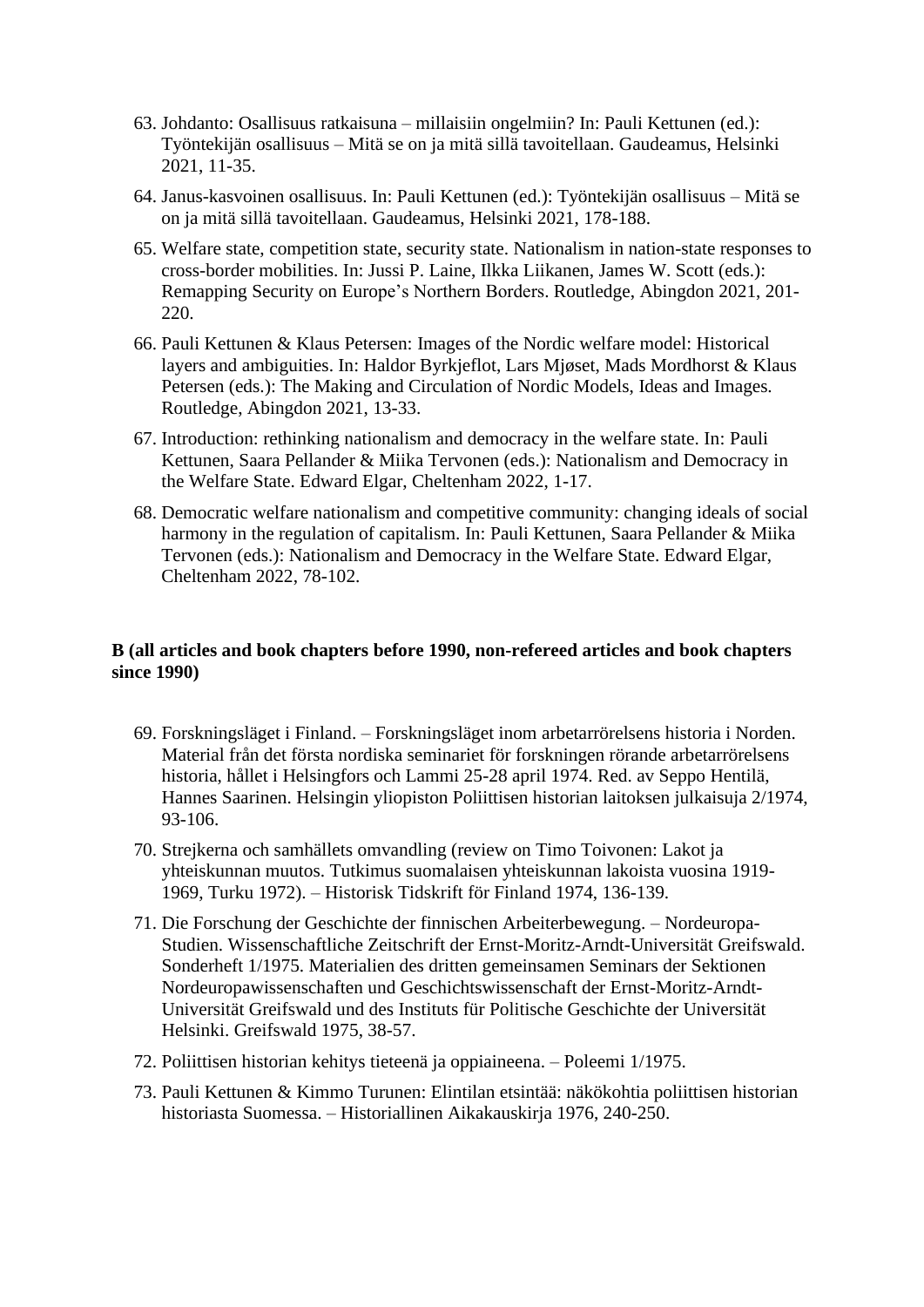- 74. (Member of author team): Suomen työväenliikkeen historia. Edition board: Lauri Haataja, Seppo Hentilä, Jorma Kalela, Jussi Turtola. Other authors: Eino Ketola, Pauli Kettunen, Heikki Laavola, Päivö Puhakainen, Tero Tuomisto. Joensuu 1976. 448 pp.
- 75. Järjestöhistorian tutkimuksessa huomioon otettavia näkökohtia. Ammattiyhdistysliikkeen historian tutkimuksesta. – Poliitiset puolueet, etu- ja joukkojärjestöt Suomessa toisen maailmansodan jälkeen. Helsingissä 8.-9.1977 pidetyn Parlamentarismimme kehityslinjoja -seminaarin raportti. Ed. Riitta Mäkinen ja Erja Saraste. Helsingin yliopiston Poliittisen historian laitoksen julkaisuja 1/1977. Helsinki 1977, 26-35.
- 76. Lauri Haataja, Seppo Hentilä, Jorma Kalela, Pauli Kettunen, Hannes Saarinen & Jussi Turtola: Die finnische Volksfrontpolitik und ihre Aktionsvoraussetzungen in den 30er Jahren. – Internationale Tagung der Historiker der Arbeiterbewegung. XI. Linzer Konferenz 1975. Wien 1978, 139-151.
- 77. Arbetarrörelsens organisationshistoria (review on Dieter Fricke: Die deutsche Arbeiterbewegung 1869-1914. Ein Handbuch über ihre Organisation und Tätigkeit im Klassenkampf, Berlin 1976). – Historisk Tidskrift för Finland 1979, 379-382.
- 78. Seppo Hentilä, Pauli Kettunen & Jussi Turtola: Das Verhältnis zwischen Arbeiterpartei und Gewerkschaftsbewegung als methodisches Problem. Von der Entstehung der Arbeiterbewegung bis zum Durchbruch des Reformismus. – Internationale Tagung der Historiker der Arbeiterbewegung. XII. Linzer Konferenz 14.-18. September 1976. Wien 1979, 73-89.
- 79. Pauli Kettunen & Jussi Turtola: Die Gemeinschaftlichkeit der Menschen und das Verhältnis zwischen Klassenwiderspruch und Staat in Finland vor dem zweiten Weltkrieg. Eine Problemführung mit Hinblick auf die Stellung der Agrarierpartei in der finnischen Gesellschaft. – Nordeuropa-Studien Beiheft 8. Materialien des 5. gemeinsamen Seminars der Sektionen Nordeuropawissenschaften und Geschichtswissenschaft der Ernst-Moritz-Arndt-Universität Greifswald und des Instituts für Politische Geschichte an der Universität Helsinki vom 15. bis 19. Oktober 1978 in Greifswald. Greifswald 1979, 60-80.
- 80. Pauli Kettunen & Jussi Turtola: Suomalaisen sosialidemokratian valtiokäsitys historiallisena ongelmana. – Poleemi 1/1979, 15-25.
- 81. Sosialidemokratian tehtävä historiallisesti tarkasteltuna. Sosialistinen Politiikka 1/1980.
- 82. Den finländska socialdemokratins demokratiuppfattning mellan inbördeskriget och lapporörelsens framträdande. – Historisk Tidskrift för Finland 1980, 121-149.
- 83. Pauli Kettunen & Tero Tuomisto: Från enhetlighet till inre kamp. Revolutionära och reformistiska tendenser i den finländska arbetarrörelsen på 1910- och 1920-talet. – Nordisk arbejderbevaegelse i mellemkrigstiden. Stat, parti og fagbevaegelse. Selskabet til forskning i arbejderbevaegelsens historie. Skriftserie Nr. 10. Århus 1980, 161-228.
- 84. J.W. Keto, sosialismi ja sosialidemokratia 1920-luvulla. Sosialistinen Politiikka 4/1980, 46-51.
- 85. Pauli Kettunen & Jussi Turtola: Arbeiterbildung und Arbeiterklasse als historisches Subjekt. Anmerkungen über den Platz der Arbeiterbildung in der Erforschung der Gesamtentwicklung der Arbeiterbewegung. –Internationale Tagung der Historiker der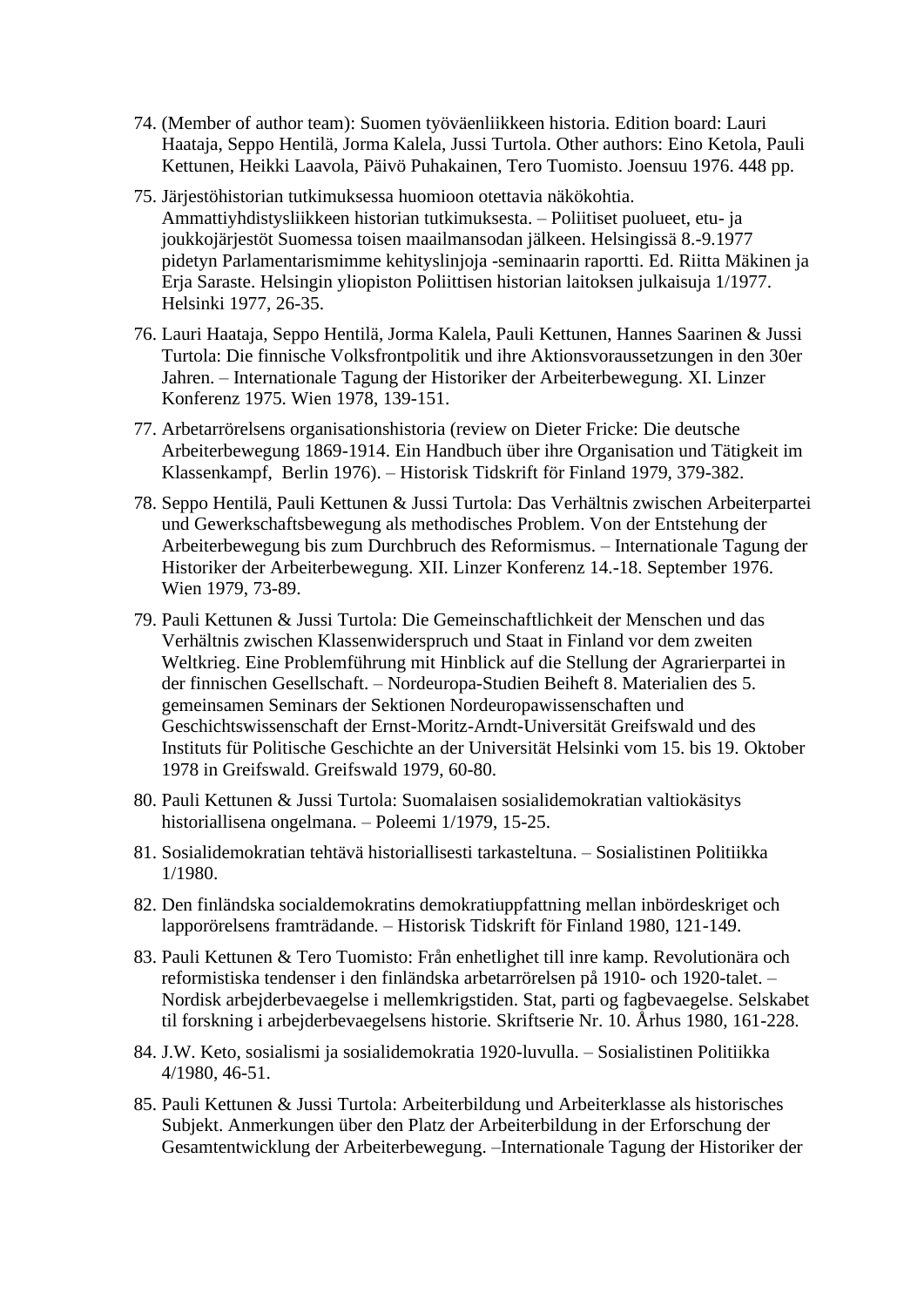Arbeiterbewegung. XIII. Linzer Konferenz 20.-24. September 1977. Wien 1981, 137- 150.

- 86. Pauli Kettunen & Jussi Turtola: Die Gesamtheit der Arbeiterbewegung und das Selbstverständnis der Sozialdemokratie. Über die Konzeptionen der finnischen Sozialdemokratie in der Zeit zwischen den Weltkriegen. – Das 6. gemeinsame Seminar der Historiker aus Finnland und der DDR in Hyytiälä 5.-9.5.1980. Helsingin yliopiston Poliittisen historian laitoksen julkaisuja 1/1981. Helsinki 1981, 77-111.
- 87. Ammattiyhdistysliike ja palkkatyöläisintressien kollektiivisuus. Sosialistinen Politiikka 1/1981, 6-20.
- 88. "Die zentralisierte Gewerkschaftsbewegung". Die sozialdemokratische Gewerkschaftskonzeption und die Arbeitsmarktverhältnisse in Finnland zwischen den Weltkriegen. – Wissenschaftliche Beiträge der Ernst-Moritz-Arndt-UNiversität Greifswald zur Nordeuropa-Forschung. 7. Gesellschaftswissenschaftliches Seminar DDR-Finnland. Greifswald 1982, 61-78.
- 89. [Työväenliike ja tavallisten ihmisten kuuleminen: suomalaisen sosialidemokratian](https://arto.linneanet.fi/cgi-bin/Pwebrecon.cgi?SC=Title&SEQ=20090114164527&PID=awbH2toVH2pRvjISg2pZFavQYA_I0&SA=Ty%C3%B6v%C3%A4enliike+ja+tavallisten+ihmisten+kuuleminen+:+suomalaisen+sosialidemokratian+demokratia-+ja+politiikkak%C3%A4sityksest%C3%A4.)  demokratia- [ja politiikkakäsityksestä.](https://arto.linneanet.fi/cgi-bin/Pwebrecon.cgi?SC=Title&SEQ=20090114164527&PID=awbH2toVH2pRvjISg2pZFavQYA_I0&SA=Ty%C3%B6v%C3%A4enliike+ja+tavallisten+ihmisten+kuuleminen+:+suomalaisen+sosialidemokratian+demokratia-+ja+politiikkak%C3%A4sityksest%C3%A4.) – Sosialistinen Politiikka 1983, 14-20.
- 90. Az 1907-es parlamenti valasztas es a finn munkasmozgalom tömegbazisanak kialakulasa. – A nemzetközi munkasmozgalom törteneteböl. Evkönyr 1984. Kossuth Könyvkiado 1983, 16-23.
- 91. Työväentalo, työläisyhteisö, työväenliike. Kehityspiirteitä ja tutkimusongelmia kansalaissodan ja lapuanliikkeen väliseltä ajalta. – Työväentaloseminaari HTY:n talolla 16.10.1982. TSL. Työväen perinne ja historia. Tutkimuksia 3. Kiikala 1984, 35- 42.
- 92. Hur den mogna fackföreningsrörelsen låter undersöka sig själv (kirja-arvostelu teoksesta / review on Pirjo Ala-Kapee - Marjaana Valkonen: Yhdessä elämä turvalliseksi. SAK:laisen ammattiyhdistysliikkeen kehtiys vuoteen 1930. SAK I , Helsinki 1982). – Historisk Tidskrift för Finland 1984, 145-152.
- 93. Työväen historian tutkimus Suomessa. Väki voimakas 1. Työväen historiaa ja perinnettä. Työväen historian ja perinteen tutkimuksen seura. Tampere 1985, 9-22.
- 94. Die Strategien des "Arbeitsfriedens". Eine Sicht auf das Problem der Repression und Integration in der Herrschaftsweise in der finnischen Gesellschaft zwischen den Weltkriegen. – Wissenschaftliche Beiträge der Ernst-Moritz-Arndt-Universität Greifswald zur Nordeuropa-Forschung. 9. Gesellschaftswissenschaftliches Seminar DDR-Finnland. Greifswald 1985, 93-104.
- 95. Elämä työväenliikkeessä. Wolfgang Abendroth 1906-1985. Sosialistinen Politiikka 1/1986.
- 96. Missä mielessä vanha työväenliike oli poliittinen liike. In: Kansa liikkeessä. Eds. Risto Alapuro, Henrik Stenius, Ilkka Liikanen, Kerstin Smeds. Kirjayhtymä, Helsinki 1987, 236-250.
- 97. Vuoden 1906 Suomi, vuoden 1918 Suomi, Nyky-Suomi. In: Kansa liikkeessä. Eds. Risto Alapuro, Henrik Stenius, Ilkka Liikanen, Kerstin Smeds. Kirjayhtymä, Helsinki 1987, 284-287.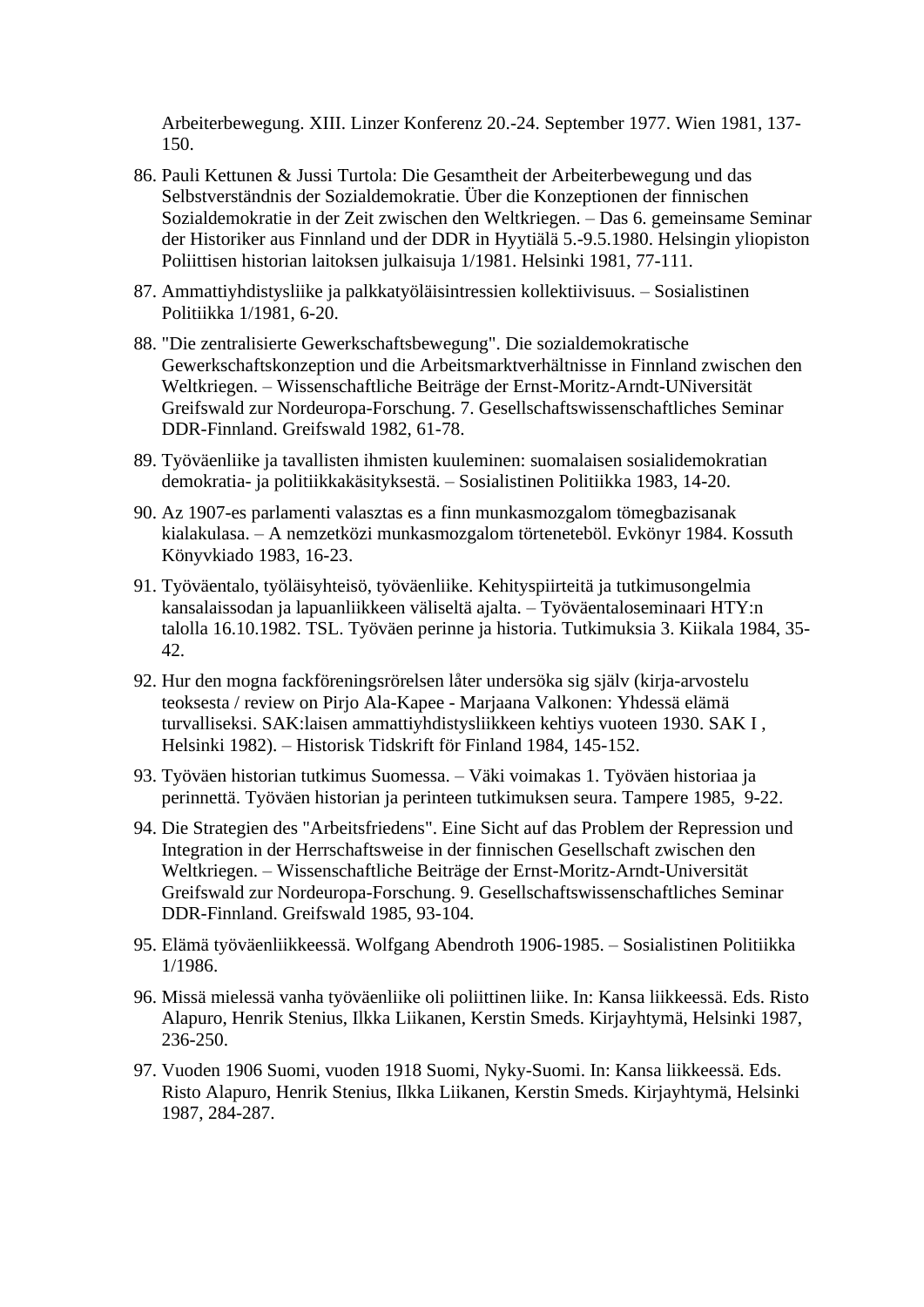- 98. Ammattiyhdistysliikkeen historiallinen ja kriittinen tutkimus onko sille edellytyksiä? In: Väki voimakas 3. Näkökulmia työväen ammatilliseen ja paikalliseen historiaan. Tampere 1987, 9-22.
- 99. Paikallinen yleisenä yhteiskunnallisessa. In: Yhteiskuntahistorian vuosikirja. Historiallisen Yhdistyksen julkaisuja n:o 4, 1988. Helsinki 1988, 44-53.
- 100. Teoretisoiva sosiaalihistoria (review on Toivo Nygård: Irtolaisuus ja sen kontrolli 1800-luvun alun Suomessa). In: Yhteiskuntahistorian vuosikirja. Historiallisen Yhdistyksen julkaisuja n:o 4 1988. Helsinki 1988, 8-12.
- 101. Hur Finland började behöva FFC (review on Marjaana Valkonen: Yhdessä elämä turvalliseksi. SAK II). – Historisk Tidskrift för Finland 1/1988.
- 102. Die Konzeption des Arbeitsschutzes und die Ideologie des Gemeinwohls in Finland zwischen den Weltkriegen. In: Wissenschaftliche Beiträge der Ernst-Moritz-Arndt-Universität Greifswald zur Nordeuropaforschung. 11. gesellschaftswissenschaftliches Seminar DDR - Finnland. Greifswald 1989, 93-104.
- 103. Työstä ja demokratiasta. In: On se niin väärin. Tutkijaliitto 1989, 68-77.
- 104. Niklas Bruun, Pauli Kettunen & Ilkka Turunen: Industriell demokrati i Norden. Introduktion till det finska delprojektet. In: Daniel Fleming (ed.): Industriell demokrati i Norden. Arkiv, Lund 1990, 114-128.
- 105. Tieto ja työelämän suhteet teollistumiskauden Suomessa. Työelämän tutkimus 2/1991, 23-24.
- 106. Työsuojelu ja yhteishyvä. Tutkielma työsuhteita koskevista toiminta- ja ajattelutavoista Suomessa 1940-luvun puoliväliin saakka. Final project report, Työsuojelurahasto, March 1991, 134 pp.
- 107. Kansainvälinen työjärjestö ja suomalaiset työsuhteet ennen toista maailmansotaa. In: Seppo Hentilä & Timo Turja (eds.): Poliittinen historia, Suomi ja muut. Oulu 1991, 117-133.
- 108. "Naisissa kansanvallan tuki" (review on Irma Sulkunen: Naisen kutsumus. Miina Sillanpää ja sukupuolten maailmojen erkaantuminen, 1989). – Historiallinen Aikakauskirja 1/1991, 71-75.
- 109. Työteho, työturvallisuus, työrauha. Työsuojelun historia näkökulmana työelämän suhteisiin. – Työelämän tutkimus 1/1992, 14-17.
- 110. Die alte Arbeiterbewegung "unter dem Polarstern" in neuer Sicht. Mitteilungsblatt des Instituts zur Erforschung der europäischen Arbeiterbewegung (IGA). Heft 12/1992, 18-26.
- 111. Arbetslivet inom historieforskningen och historien inom arbetslivsforskningen i Finland. – Historisk Tidskrift för Finland 3/1992, 402-417.
- 112. Strike an outdated topic? In: Pauli Kettunen (ed.): Strike and Social Change. Turku 1993, 9-16.
- 113. Vapauttava työ suoritusyhteisössä. In: Olavi Paavolainen, Kolmannen valtakunnan vieraana. Ja juhlien jälkeen. Esseitä kansallissosialismista. Toimittaja: Paula Koskimäki. Keuruu 1993, 320-340.
- 114. Työ ja riski. In: Raimo Parikka (ed.): Työ ja työttömyys. Väki voimakas 7. Helsinki 1994, 30-58.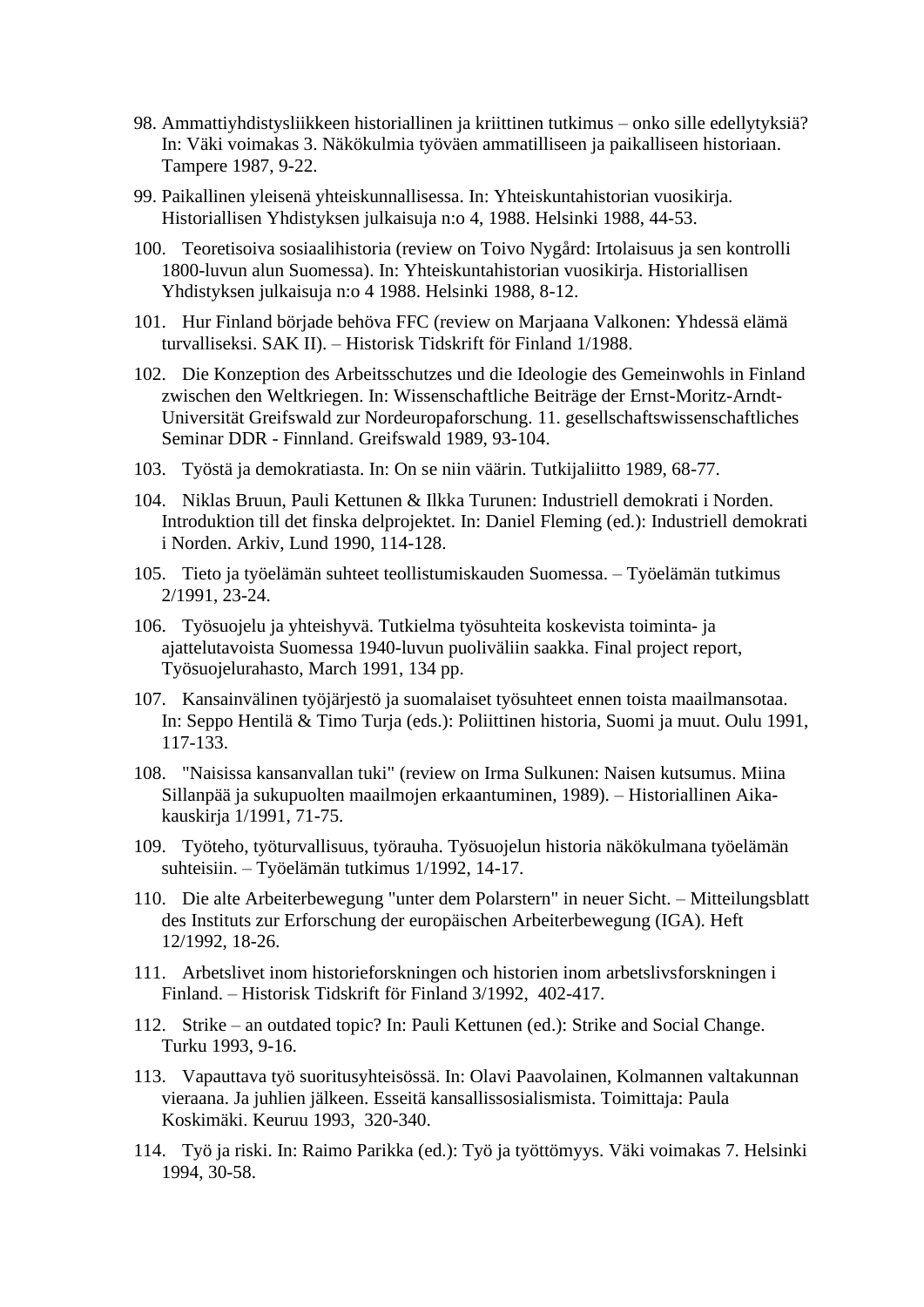- 115. Lönarbetet och den nordiska demokratin i Finland. In: Pauli Kettunen & Tapio Rissanen (red.): Arbete och nordisk samhällsmodell. Papers on Labour History IV. Tammerfors 1995, 255-280.
- 116. Niklas Bruun & Pauli Kettunen: Interview at the Finnish Federation of Metalworkers. – P+ European Participation Monitor. Issue No. 10, 1995, 40-41 (in French in the French edition of the journal).
- 117. Keitä ovat "me"? Poleemi 3/1995, 8-9.
- 118. Suojeluskunnat ja suomalainen kansanvalta. In: Pauli Kettunen, Raimo Parikka, Anu Suoranta (eds.): Äänekäs kansa. Väki voimakas 8. Työväen historian ja perinteen tutkimuksen seura. Helsinki 1996, 74-90.
- 119. Miten suomalaista ja kommunistista oli suomalainen kommunismi? (review on Tauno Saarela: Suomalaisen kommunismin synty 1918-1923). – Pauli Kettunen, Raimo Parikka, Anu Suoranta (eds.): Äänekäs kansa. Väki voimakas 8. Työväen historian ja perinteen tutkimuksen seura. Helsinki 1996, 146-152.
- 120. [Inhimilliset resurssit ja me.](http://www.helsinki.fi/lehdet/yolehti/1997_1/ylart12.htm) –Yliopisto 1/1997, s. 29-31.
- 121. Kilpailukyvyn pakkovalta ja lumovoima. –Ydin 1/1997, 4-8.
- 122. Synpunkter på välfärdsstaten och dess historia i den finska forskningen. Netvaerk for nordisk velfaerdsstatshistorie. Nyhedsbrev nr. 3, 1997, 2-4.
- 123. The Society of Virtuous Circles. In: Pauli Kettunen & Hanna Eskola (eds): Models, Modernity and the Myrdals. Renvall Institute Publications 8. The Renvall Institute for Area and Cultural Studies, University of Helsinki. Helsinki 1997, 153-173.
- 124. Knowledge, training and the notion of society theoretical reflections and historical illustrations from the case of Finland. In: Rune Sakslind (ed.): Danning og yrkesutdanning. Utdanningssystem og nasjonale moderniseringsprosjekter. KULTs skriftserie nr. 103. Norges forskningsråd. Oslo 1998, 167-197.
- 125. [Kansallinen "me" ja historia globaalistuvassa maailmassa.](http://www.tsv.fi/ttapaht/985/kettunen.htm) Tieteessä tapahtuu 5/1998, 10-17.
- 126. Kuka pääsee tiedon ja osaamisen Suomeen? Kriittinen katsaus 2/1998, s. 7-14.
- 127. [Vuoden 1918 vaihtelevat varjot.](http://www.tsl.fi/~perinne/tyovaentutkimus/1998/kettunen.html) Työväentutkimus 1998, 45-48.
- 128. Pauli Kettunen & Gestur Gudmundsson: Introduction. In: Daniel Fleming, Pauli Kettunen, Henrik Soborg and Christer Thörnqvist (eds.): Global Redefining of Working Life – A New Nordic Agenda for Competence and Participation? Nord 1998:12. Nordic Council of Ministers, Copenhagen 1998, 11-29.
- 129. Mitä on poliittinen historia. Katkelma artikkelista "Politiikan menneisyys ja poliittinen historia". In: Ilari Lindroos, Jouni Kuukkanen, Heidi Piekka (eds.): Poliittisen historian itsereflektio. Poliittinen historia poliittisen historian tutkijoiden silmin. Turun yliopiston Poliittisen historian tutkimuksia 15, Turku 1998, 105-115.
- 130. Sianpäitä, häkäkaasua ja tappelevia tovereita (review on Tapio Bergholm: Kovaa peliä kuljetusalalla II). – Työväentutkimus 1998, 61-66.
- 131. Työsuojelun tieto ja valta. In: Raimo Parikka (eds.): Suomalaisen työn historiaa. Korvesta konttoriin. SKS, Helsinki 1999, 225-260.
- 132. New challenges of the Nordic model. Nordic in the national contexts, national in the Nordic context. – Nordic Labour Journal 1/1999, 21-23.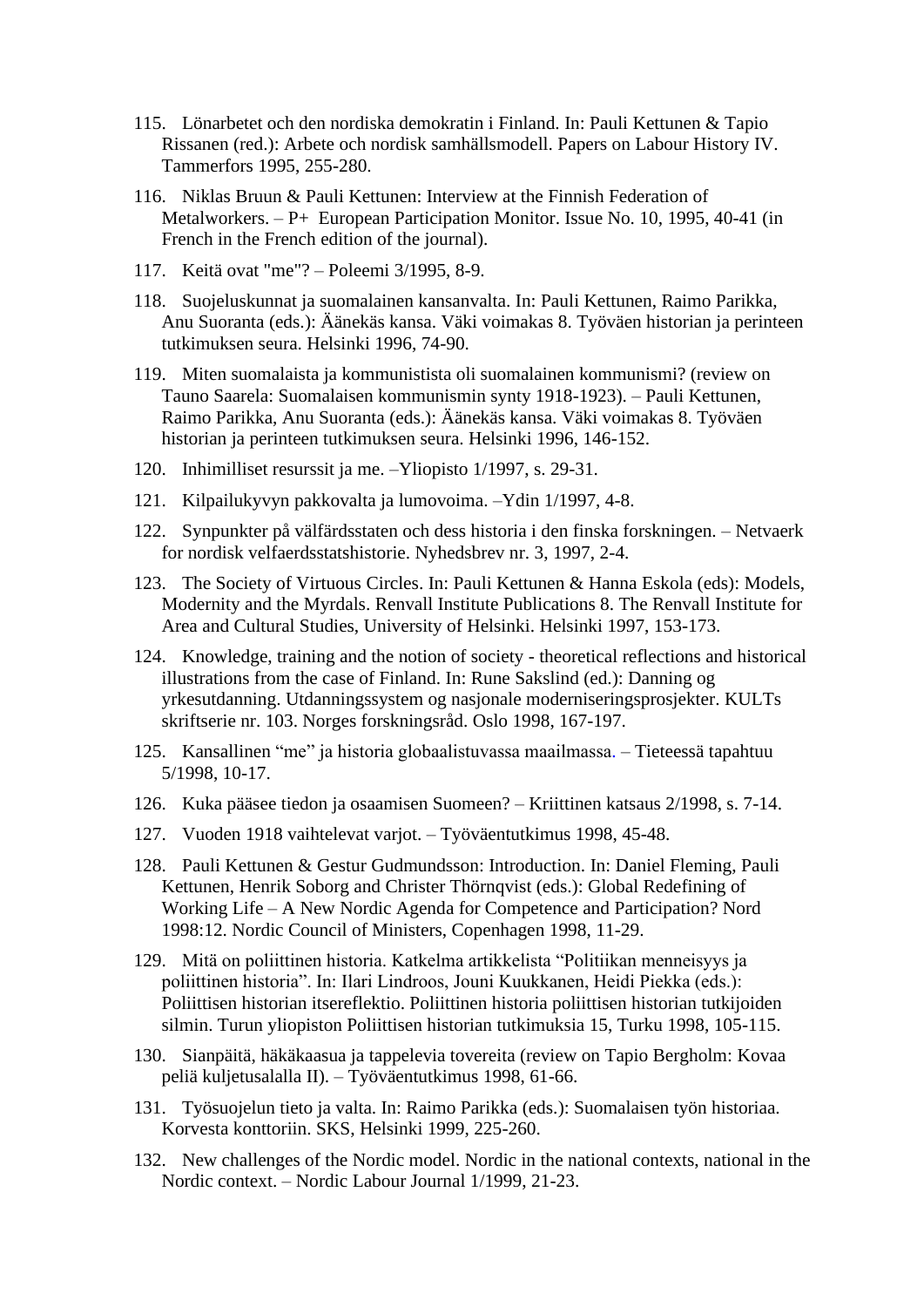- 133. Työsuojelu työelämän rationalisointina. In: Kati Lehtinen (ed.): Hyvää työtä 110 vuotta työsuojelua Suomessa. Näyttely Työväen keskusmuseossa 7.9.1999-1.10.2000. Työväen keskusmuseoyhdistys r.y., Tampere 1999, 29-34.
- 134. Poliittisen ja historiallisen kyseenalaistaja. In: Pauli Kettunen, Auli Kultanen & Timo Soikkanen (ed.): Jäljillä. Kirjoituksia historian ongelmista I. Aurora, Turku 2000, 15-33.
- 135. Internationella jämförelser som nationell och övernationell praktik ett historiskt perspektiv på nationella arbetslivsinstitutioner och globaliseringen. In: Nordisk arbeidslivskonference 1999. Norden i verden, verden i Norden. TemaNord 2000:575. Nordisk Ministerråd, Kobenhavn 2000, 53-85.
- 136. Modelle aus Deutschland zur Rationalisierung der Arbeit in Finnland. In: Pro Finlandia 2001. Festschrift für Manfred Menger. Herausgeber: Deutsch-Finnische Gesellschaft e.V. Redaktion: Fritz Petrick und Dörte Putensen. Traute Warnke Verlag, Reinbek 2001, 235-255.
- 137. [Oliko hyvinvointivaltio projekti?](http://www.ennenjanyt.net/4-01/kettunen.htm) Ennen ja nyt. Historian tietosanomat 4/2001.
- 138. [Ammatista portfolioon](http://elektra.helsinki.fi/se/a/0358-6197/21/4/ammatist.pdf) (review on Anja Heikkinen et al: Niin vähän on aikaa ammatillisen kasvun aika, paikka ja tila?) – Aikuiskasvatus 4/2001, 362-365.
- 139. [Työväenliike.](http://www.tyovaenperinne.fi/tyovaentutkimus/2002/ttutk02.htm) Työväentutkimus 2002, 13-17.
- 140. Maaseudun tehdasyhdyskunta (kirja-arvostelu teoksesta / review on Jussi Koivuniemi: Tehtaan pillin tahdissa. Nokian tehdasyhdyskunnan sosiaalinen järjestys 1870-1939. SKS 2000). – Historiallinen Aikakauskirja 1/2001, 100-102.
- 141. Inledning. In: Pauli Kettunen (ed.): Lokalt och internationellt. Dimensioner i den nordiska arbetarrörelsen och arbetarkulturen. Papers on Labour History VI. Sällskapet för forskning i arbetarhistoria i Finland, Tammerfors 2002, 7-10.
- 142. Helena Blomberg, Matti Hannikainen, Pauli Kettunen: Lamafatalismin historiallinen ja vertaileva kritiikki. In: Helena Blomberg, Matti Hannikainen, Pauli Kettunen (eds.): Lamakirja. Näkökulmia 1990-luvun talouskriisiin ja sen historiallisiin konteksteihin. Kirja-Aurora, Turku 2002, 7-13.
- 143. Kansallisen katseen voima ja voimattomuus. In: Klaus Lindgren (ed.): Ajankohta. Poliittisen historian vuosikirja 2003. Poliittinen historia, Helsingin yliopisto ja Turun yliopisto, Helsinki 2003, 6-13.
- 144. La globalizzazione e il criterio del "noi". Welfare scandinavo. Storia e innovazione. A cura di Paolo Borioni. Carocci editore, Roma 2003, 120-157.
- 145. [Poliittisen historia poliittisessa historiassa.](http://www.ennenjanyt.net/3-03/kettunen.htm) Ennen & nyt. Historian tietosanomat 3/2003.
- 146. [Yhteiskunta ohjattavana ja ohjaajana -](http://www.chydenius.net/historia/kirjallisuus/kettunen.asp) historiallinen näkökulma. Verkkoartikkelit Digitaalinen lukuseura. Anders Chydenius -säätiö 2003.
- 147. Toimihenkilöliikkeen yhteiskunnallinen tausta. In: Inka Ukkola (ed.): Toimihenkilöt liikkeessä. Järjestöhistorian juuret ja tulevaisuus. TJS Opintokeskus, Helsinki 2004, 17-27.
- 148. The Notion of Nordic Model as a Framework for Comparative Knowledge. In: Jani Marjanen, Henrik Stenius and Jussi Vauhkonen (eds.): Research on the Study of the Nordic Welfare State. Renvall Institute Publications 16. The Renvall Institute for Area and Cultural Studies, University of Helsinki, Helsinki 2004, 125-139.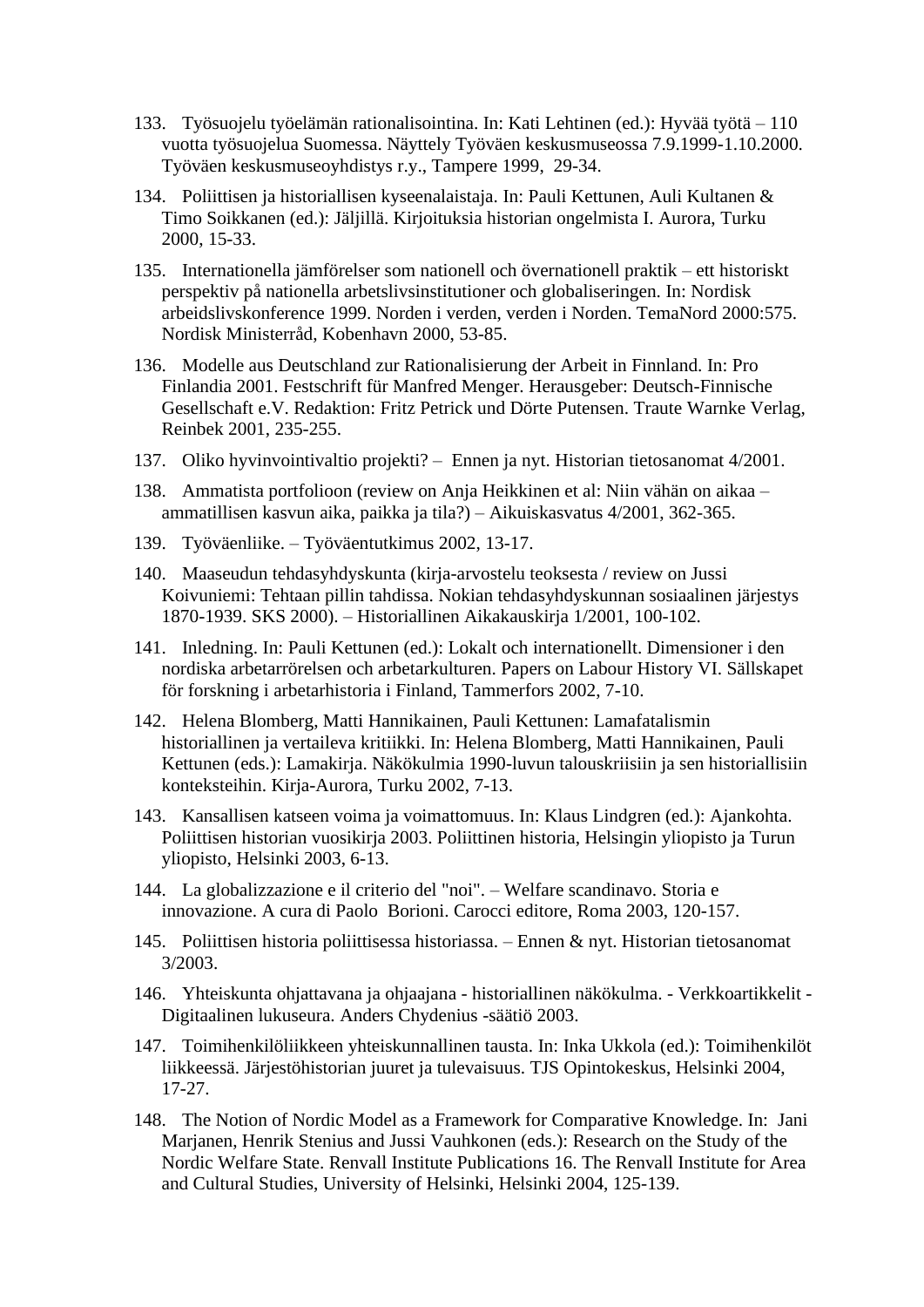- 149. [Tuntematon sotilas ja kansallinen suorituskyky.](http://www.deski.fi/page.php?page_id=24&tiedote_id=109) Hiidenkivi 1/2005, 11-14.
- 150. Vi möter nya utmaningar men vem är vi? / Meillä on uusia haasteita mutta keitä ovat me? In: Larserik Häggman (ed.): Finland i Norden. Finland 50 år i Nordiska rådet / Suomi Pohjoismaana. Suomi 50 vuotta Pohjoismaiden neuvostossa. Pohjola-Norden, Helsingfors / Helsinki 2005, 24-32 / 25-33.
- 151. Yhteiskunta ohjattavana ja ohjaajana historiallinen näkökulma / Samhället som styrs av samhället – en historisk synvinkel. In: Pertti Hyttinen (ed.): Yhteinen vapaus. Anders Chydeniuksen ajatukset nykyajasssa / Den gemensamma friheten. Anders Chydenius tankar i dagens värld. Anders Chydeniuksen Säätiö / Anders Chydenius Stiftelse, Kokkola / Karleby 2005, 76-85 / 194-202.
- 152. Käsitehistoria nykyisen historiana. In: Klaus Lindgren (ed.): Ajankohta. Poliittisen historian vuosikirja 2005. Poliittinen historia, Helsingin ja Turun yliopistot, Helsinki 2005, 10-22.
- 153. Kilpailukyky-yhteisön rajat. In: Risto Kolanen (ed.): Työtä! Hyvinvointi globaalissa murroksessa. TSL, Helsinki 2006, 37-48.
- 154. Tuntematon sotilas ja kansallinen suorituskyky. In: Antti Arnkil & Olli Sinivaara (eds.): Kirjoituksia Väinö Linnasta. Teos, Helsinki 2006, 117-130.
- 155. Kirkuvan harmaa vuosikymmen. Työväentutkimus 2006, 4-11.
- 156. Virtaa ja jännitteitä ammattiyhdistystoiminnassa (review on Erkki Vasara: Virtaa luoden, ajan virtaa ohjaten. Sähkötyöntekijäin ammatillinen järjestäytyminen vuoteen 1955, 2005). – Työväentutkimus 2006, 68.
- 157. 'Kansallisen' muuttuvat muodot. In: Pertti Hyttinen (ed.): [Suomalaisia vai](http://www.chydenius.net/pdf/jvs_kirja_korjattu.pdf)  [maailmankansalaisia? Chydenius, Snellman ja globalisaatio.](http://www.chydenius.net/pdf/jvs_kirja_korjattu.pdf) Anders Chydenius säätiön julkaisuja 3. Kokkola 2007, 8-20.
- 158. Oikein käytetty loma (review on Anu-Hanna Anttila: Loma tehtaan varjossa. Teollisuustyöväestön loma- ja vapaa-ajan moraalisäätely Suomessa 1930-1960 luvuilla. SKS 2005). – Historiallinen Aikakauskirja 2/2007, 251-254
- 159. Kekkonen retorisena toimijana (review on Timo J. Tuikka: "Kekkosen konstit". Urho Kekkosen historia- ja politiikkakäsitykset teoriasta käytäntöön 1933-1981. Jyväskylän yliopisto 2007). – Historiallinen Aikakauskirja 4/2007, 518-520.
- 160. Pauli Kettunen & Juhana Aunesluoma: History in the Cold War and the Cold War in the Present. In: Juhana Aunesluoma & Pauli Kettunen (eds.): The Cold War and the Politics of History. Edita Publishing Ltd / University of Helsinki, Departrment of Social Science History, Helsinki 2008, 9-16.
- 161. Vuosi 1918 ja kansakunnan traumat. Työväentutkimus 2008, 52-57.
- 162. Oikean olympiahengen maa (review on Vesa Tikander et al (ed.): Sadan vuoden olympiadi. Suomalaisen olympialiikkeen historia. WSOY 2007). – Liikunta & tiede 1/2008, 61-63.
- 163. Tehdasyhteisön monijakoinen yhteisöllisyys" (review on Inkeri Ahvenisto: Tehdas yhdistää ja erottaa Verlassa 1880-luvulta 1960-luvulle. SKS 2008). – Historiallinen Aikakauskirja, 3/2009.
- 164. Työväen ja historian liitto ja sen vapauttava purkautuminen. In: Maria Lähteenmäki & Anu Suoranta (eds.): Pitkänsillan tuolla puolen...: puheenvuoroja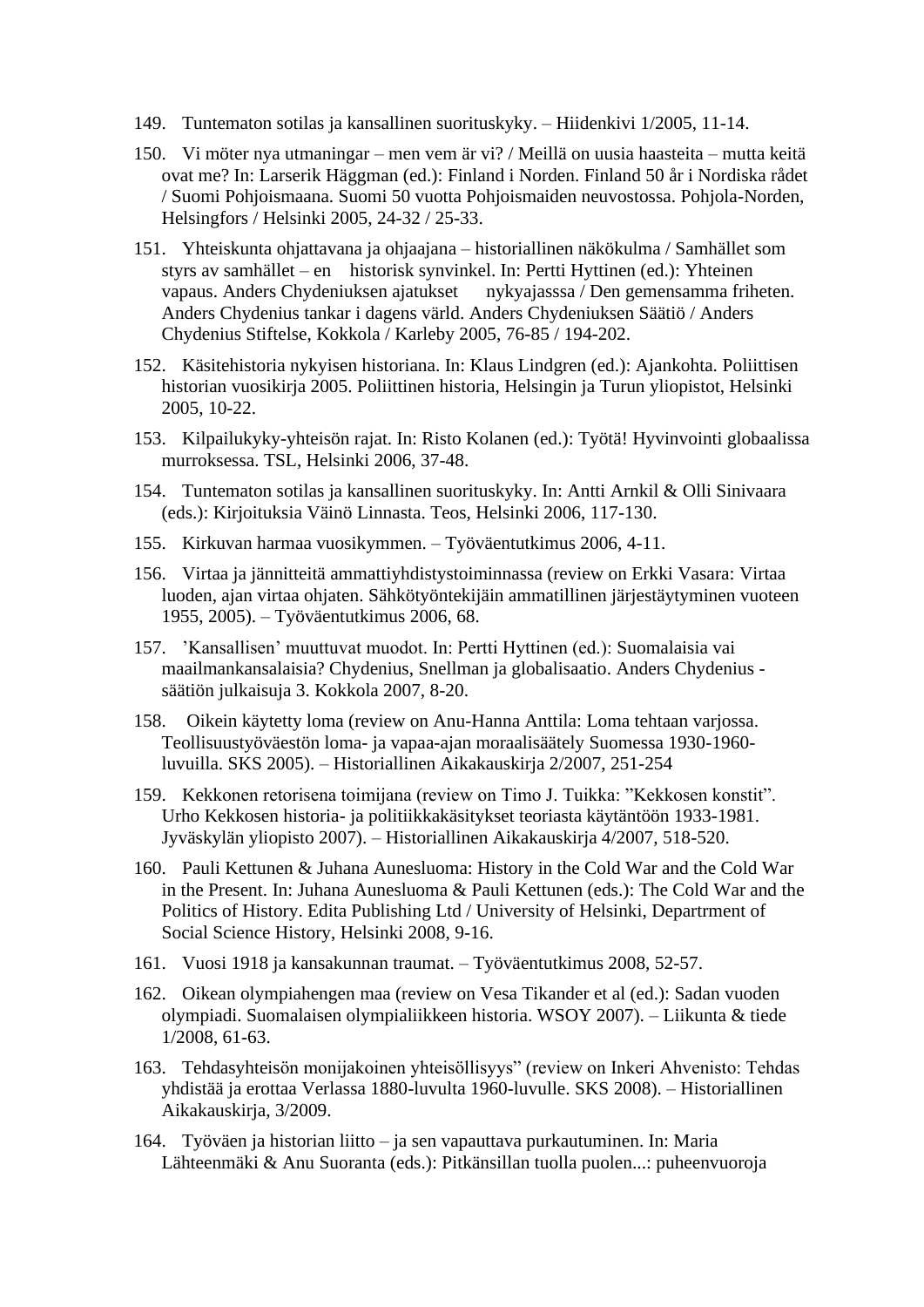työväenliikkeen historiasta, tilasta ja tulevaisuudesta. Työväen Arkisto, Helsinki, 11- 22.

- 165. Kumouksen kohina. Historiallinen Aikakauskirja 2/2010, 244-247.
- 166. Stein Kuhnle, Klaus Petersen, Chen Yizhang & Pauli Kettunen: Editors' Introduction. In Stein Kuhnle, Klaus Petersen, Chen Yizhang & Pauli Kettunen (eds.): The Nordic Welfare State. Fudan University Press 2010, 1-6.
- 167. Esipuhe. In Jussi Hanska. & Kirsi Vainio-Korhonen: Huoneentaulun maailma keskiajalta 1800-luvulle: suomalaisen kasvatuksen ja koulutuksen historia 1. Suomalaisen Kirjallisuuden Seura, Helsinki 2010, 9-11.
- 168. Pauli Kettunen & Klaus Petersen: Introduction: Le passé et le futur de l'Étatprovidence nordique. Revue d'Histoire Nordique. 2009, 9. Toulouse 2010, 11-25.
- 169. Kamppailu kansasta. Työväentutkimus 2010, 66-69.
- 170. Spänningen mellan välfärdsstaten och konkurrensstaten i den nordiska modellen. In: Den nordiske velferdsmodellen*.* Nordens välfärdscenter, Oslo/Stockholm 2012, 78-81.
- 171. Kansallinen toimijuus suomalaisessa politiikassa. In: Kari Paakkunainen (ed.): Suomalaisen politiikan murroksia ja muutoksia. Politiikan ja talouden tutkimuksen laitoksen julkaisuja 2012:1, Helsinki 2012, 75-98.
- 172. Pauli Kettunen & Hannu Simola: Johdanto. In: Pauli Kettunen & Hannu Simola (eds.): Tiedon ja osaamisen Suomi. Kasvatus ja koulutus Suomessa 1960-luvulta 2000 luvulle. Suomalaisen Kirjallisuuden Seura, Helsinki 2012, 13-24.
- 173. Lopuksi. In: Pauli Kettunen & Hannu Simola (eds.): Tiedon ja osaamisen Suomi. Kasvatus ja koulutus Suomessa 1960-luvulta 2000-luvulle. Suomalaisen Kirjallisuuden Seura, Helsinki 2012, 480-484.
- 174. Hyvän kehän kerrokset ja rajat. In: Antti Alaja (ed.): Kriisikierteestä hyvän kehään. Alaja, A. (toim.). [Kalevi Sorsa -säätiö,](javascript:void(0);) Helsinki 2012, 13-36.
- 175. Euroopan unioni, nationalismi ja hyvinvointivaltion tulevaisuus. In: Jouko Kajanoja & Kaarin Taipale (eds.): Euroopan mahdollisuus. [Into Kustannus,](javascript:void(0);) Helsinki 2014, 15- 24.
- 176. Pauli Kettunen, Stein Kuhnle & Yuan Ren: Introduction. The development and diffusion of welfare systems and policies in the Nordic countries and China. In*:* Pauli Kettunen, Stein Kuhnle &Yuan Ren (eds.): Reshaping welfare institutions in China and the Nordic countries. NordWel Studies in Historical Welfare State Research 7. NordWel, Helsinki 2014, 15-31. [Published also in Chinese by the Fudan University Press, 2014]
- 177. Unsere Wettbewerbsfähigkeit Nationalismus und globaler Wirtschaftswettbewerb in Finnland. In: Deutsch-Finnische Gesellschaft (Hrsg.): Finnland im Blick. Historische und zeitgeschichtliche Studien. Festschrift für Dörte Putensen. Redaktion: Manfred Menger und Burkhart E. Poser. SAXA Verlag, Berlin 2014, .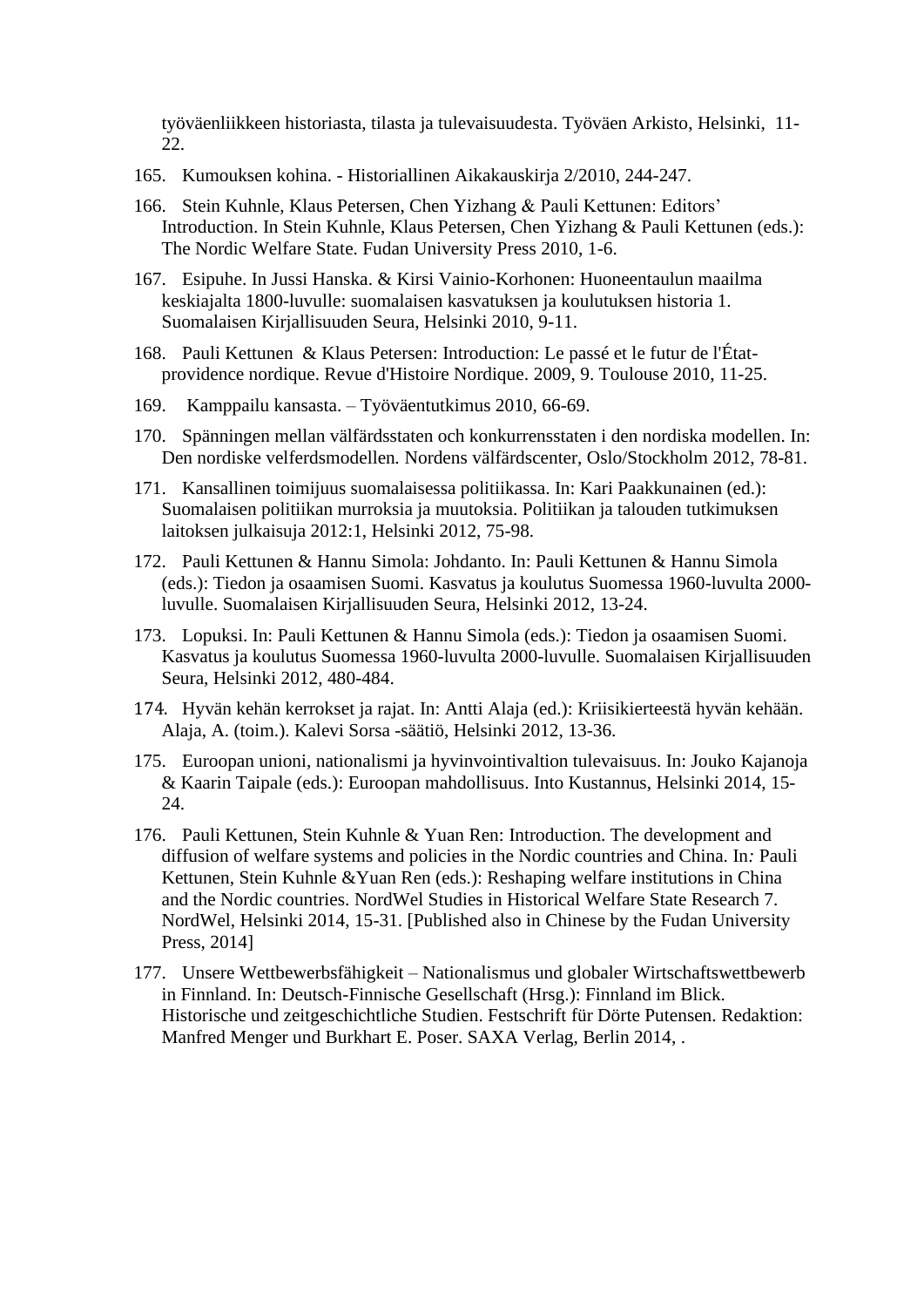- 178. Politiikan puolustusta. Työväentutkimus 2014, 73-75.
- 179. Sosiaalidemokratia Suomessa. In: Kimmo Rentola & Tauno Saarela (toim.): Kulkijapoika on nähnyt sen: kirjoituksia nykyhistoriasta. Työväen historian ja perinteen tutkimuksen seura, Helsinki 2014, 40-53.
- 180. Suuren muuton politiikkaa. Historiallinen Aikakauskirja 4/2014, 467-469.
- 181. Sosiaalidemokraattien Suomi sisällissodan jälkeen. Historiallinen Aikakauskirja 1/2016, 118-119.
- 182. Bokanmeldelse. Rune Ervik, Nanna Kildal og Even Nilsen (Red.): New Contractualism in European Welfare State Policies. – Norsk sosiologisk tidsskrift 1/2018. 103-106.
- 183. Monikasvoinen nationalismi. Ydin: rauhanpoliittinen aikakauslehti 3/2018, 72-75.
- 184. Puskala, Pessi ja muita puoluesotureita. Työväentutkimus 2018, 94-95.
- 185. Marja Jalava & Pauli Kettunen: Epilogi: jatkuvuudet, katkokset ja tulevaisuudet historiantutkimuksessa. In: Ajankohta – Poliittisen historian vuosikirja 2018, 315-320.
- 186. Sosialismi vyöryy Ruotsista ja Pirkkalasta. Historiallinen Aikakauskirja 2/2019, 221-222.
- 187. Eturistiriidat ja suunnittelu Mauno Koiviston yhteiskuntapolitiikassa. Työväentutkimus 2019, 44-50.
- 188. Ammattiyhdistysjohtajan elämänura näkökulmana Suomen historiaan. Työväentutkimus 2019, 83-84.
- 189. Sopeuttamisen kriitikosta muutokseen mukauttajaksi Väinö Linna ja kansallinen suorituskyky. In: Jyrki Nummi, Maria Laakso, Toni Lahtinen & Pertti Haapala (eds.): Väinö Linna – tunnettu ja tuntematon. WSOY, Helsinki 2020, 213-238.
- 190. Hannu Soikkanen 1930-2020. Työväentutkimus 2020, 142-143.
- 191. Noora Kotilainen, Jussi P. Laine & Pauli Kettunen: Johdanto: Muuttoliikkeen metaforat ja uhkakuvat. In: Noora Kotilainen & Jussi Laine (eds.): Muuttoliike murroksessa: Metaforat, mielikuvat, merkitykset. Into kustannus, Helsinki 2021, 13- 36.

#### **C Scientific books**

*Monographs and monograph-length parts of books*

- 192. Anoen, taistellen, neuvotellen. Veturimiesten ammattiyhdistystoiminnan kehitys vuoteen 1976. Porvoo 1976. 382 pp.
- 193. Eettisen ja elämänkatsomuksellisen kasvatuksen mahdollisuudet ammatillisessa koulutuksessa. Ammattikoulujen Hämeenlinnan Opettajaopisto. Julkaisu 9, 1983. Hämeenlinna 1983. 173 pp.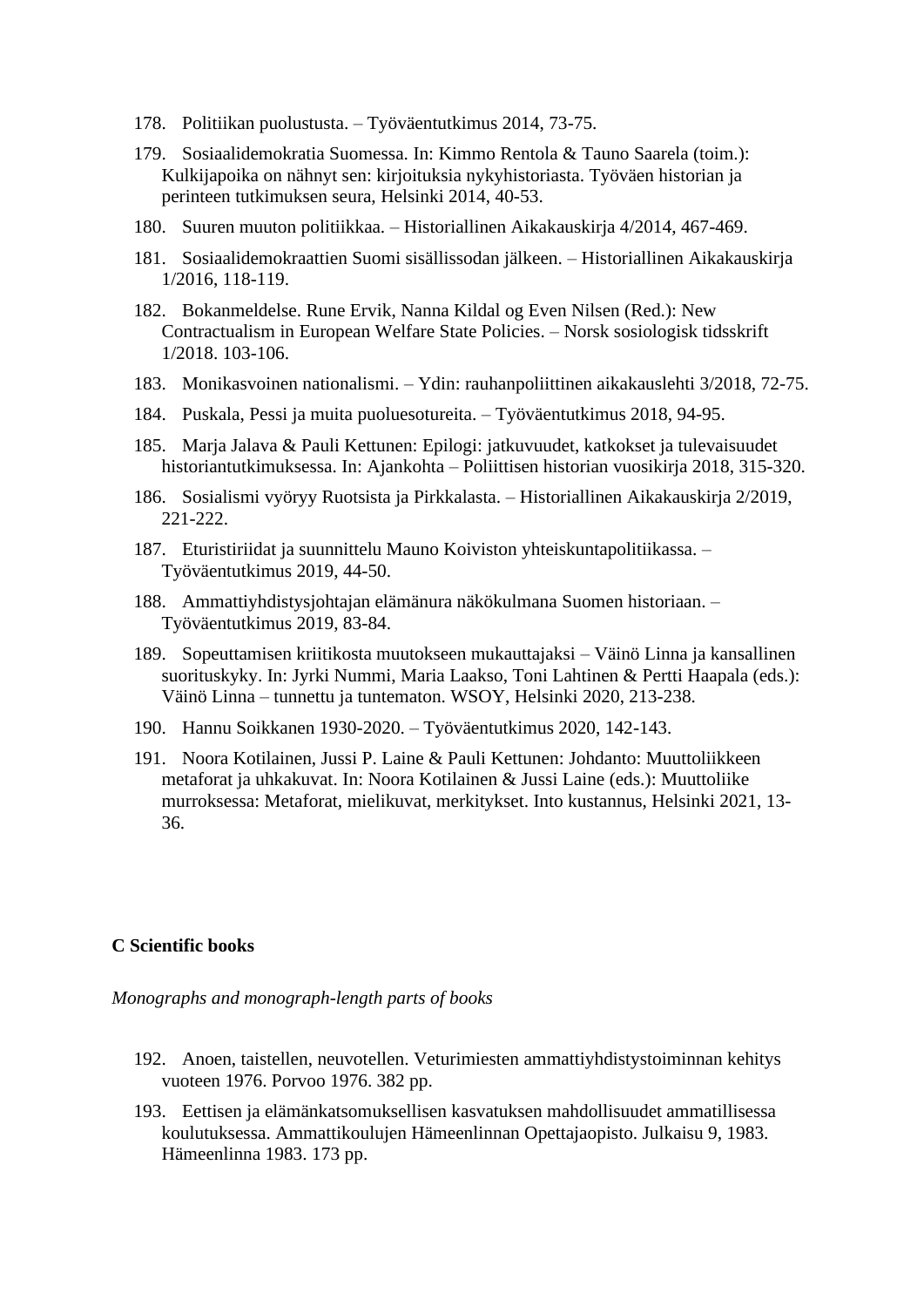- 194. Poliittinen liike ja sosiaalinen kollektiivisuus. Tutkimus sosialidemokratiasta ja ammattiyhdistysliikkeestä Suomessa 1918-1930. Historiallisia Tutkimuksia 138. Suomen Historiallinen Seura, Helsinki 1986. 553 pp. (Diss.).
- 195. Suojelu, suoritus, subjekti. Työsuojelu teollistuvan Suomen yhteiskunnallisissa ajattelu- ja toimintatavoissa. Historiallisia Tutkimuksia 189. Suomen Historiallinen Seura, Helsinki 1994. 475 pp.
- 196. Työjärjestys. Tutkielmia työn ja tiedon poliittisesta historiasta. Tutkijaliitto, Helsinki 1997. 213 pp.
- 197. Kansallinen työ. Suomalaisen suorituskyvyn vaalimisesta. Yliopistopaino, Helsinki 2001. 325 pp.
- 198. Från arbetarfrågan till personalpolitik. In: Antti Kuusterä (ed.): Ett storföretag och dess omvandling. Parteks hundraåriga historia. Partek Abp, Helsingfors 2002, 265- 384.

 Työväenkysymyksestä henkilöstöpolitiikkaan. In: Antti Kuusterä (ed.): Suuryrityksen muodonmuutos. Partekin satavuotinen historia. Partek Oyj, Helsinki 2002, 266-380.

- 199. Globalisaatio ja kansallinen me. Kansallisen katseen historiallinen kritiikki. Vastapaino, Tampere 2008. 275 pp.
- 200. Historia petollisena liittolaisena. Näkökulmia työväen, työelämän ja hyvinvointivaltion historiaan. Työväen historian ja perinteen tutkimuksen seura, Tampere 2015. 248 pp.
- 201. Työväenkysymyksestä henkilöstöpolitiikkaan. Liiketoiminnan sosiaalinen ulottuvuus – tapaus Partek. Työväen historian ja perinteen tutkimuksen seura, Tampere 2018. 197 pp.

#### *Edited books:*

- 202. Pauli Kettunen (ed.): Det nordiska i den nordiska arbetarrörelsen. Femte nordiska konferensen för forskning i arbetarrörelsens historia. Tammerfors, den 23-27 augusti 1983. Papers on Labour History. Publications by the Finnish Society for Labour History and Cultural Traditions. Helsinki 1986. 411 pp.
- 203. Pauli Kettunen (ed.): Strike and Social Change. Turku Provincial Museum. Publications Series 7. Turku 1993. 171 pp.
- 204. Pauli Kettunen & Tapio Rissanen (eds.): Arbete och nordisk samhällsmodell. Texter från den fjärde nordiska konferensen för historisk arbetslivsforskning, Helsingfors och Kiljava den 16-19 september 1993. Papers on Labour History IV. Tammerfors 1995. 405 pp.
- 205. Pauli Kettunen, Raimo Parikka & Anu Suoranta (eds.): Äänekäs kansa. Väki voimakas 8. Työväen historian ja perinteen tutkimuksen seura. Helsinki 1996. 152 pp.
- 206. Pauli Kettunen & Hanna Eskola (eds.): Models, Modernity and the Myrdals. Renvall Institute Publications 8. University of Helsinki, Helsinki 1997. 205 pp.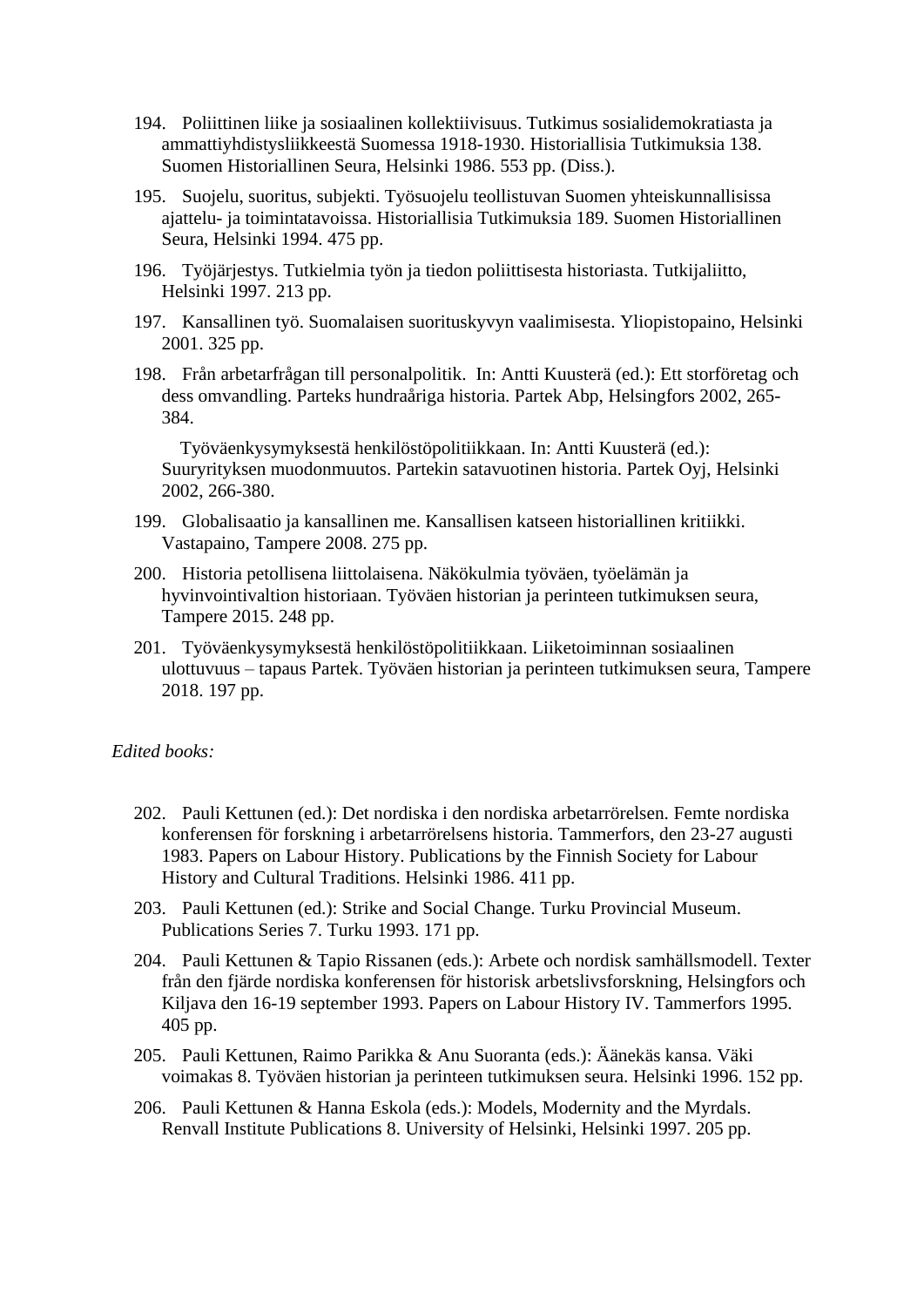- 207. Daniel Fleming, Pauli Kettunen, Henrik Söborg & Christer Thörnqvist (eds.): Global Redefining of Working Life – A New Nordic Agenda for Competence and Participation? Nord 1998:12. Nordic Council of Ministers, Copenhagen 1998. 364 pp.
- 208. Pauli Kettunen, Auli Kultanen & Timo Soikkanen (eds.): Jäljillä. Kirjoituksia historian ongelmista I-II. Kirja-Aurora, Turku 2000. 517 + 377 pp.
- 209. Pauli Kettunen (ed.): Lokalt och internationellt. Dimensioner i den nordiska arbetarrörelsen och arbetarkulturen. Papers on Labour History VI. Sällskapet för forskning i arbetarhistoria i Finland, Tammerfors 2002. 394 pp.
- 210. Helena Blomberg, Matti Hannikainen, Pauli Kettunen (eds.): Lamakirja. Näkökulmia 1990-luvun talouskriisiin ja sen historiallisiin konteksteihin. Kirja-Aurora, Turku 2002. 411 pp.
- 211. Juhana Aunesluoma & Pauli Kettunen: The Cold War and the Politics of History. Edita Publishing Ltd / Department of Social Science History, University of Helsinki, Helsinki 2008. 392 pp.
- 212. Stein Kuhnle, Klaus Petersen, Chen Yizhang & Pauli Kettunen (eds.): The Nordic Welfare State (in Chinese language). Fudan University Press, Shanghai 2010. 430 pp.
- 213. Pauli Kettunen & Klaus Petersen (eds.): Le modèle nordique d'état-providence The Nordic Model of Welfare State. Revue d'Histoire Nordique – Nordic Historical Review, Special Issue, No. 9. Toulouse 2010.
- 214. Pauli Kettunen & Klaus Petersen (eds.): Beyond Welfare State Models Transnational Historical Perspectives on Social Policy. Edward Elgar Publishing, Cheltenham, UK & Northampton, MA, USA, 2011. 247 pp.
- 215. Pauli Kettunen & Hannu Simola (eds.): Tiedon ja osaamisen Suomi. Kasvatus ja koulutus Suomessa 1960-luvulta 2000-luvulle. Suomalaisen Kirjallisuuden Seura, Helsinki 2012. 555 pp.
- 216. Pauli Kettunen, Stein Kuhnle & Yuan Ren (eds.): Reshaping welfare institutions in China and the Nordic countries. NordWel Studies in Historical Welfare State Research 7. NordWel, Helsinki 2014. 317 pp. / Chinese edition published by Fudan University Press, Shanghai, 2014. 246 pp.
- 217. Pauli Kettunen, Sonya Michel & Klaus Petersen (eds.): Race, Ethnicity and Welfare States: An American Dilemma? Edward Elgar Publishing, Cheltenham, UK & Northampton, MA, USA, 2015. 261 +xxv pp.
- 218. Klaus Petersen, Stein Kuhnle, Pauli Kettunen, Yoko Otsuka, A. Kamiko (eds.): 北欧福祉国家は持続可能か: 多元性と政策協調のゆくえ. [The Nordic Welfate Model – Still Sustainable?] [Minerva Shobo,](javascript:void(0);) Kyoto, 2017. 456 pp.
- 219. Pauli Kettunen (ed.): Työntekijän osallisuus Mitä se on ja mitä sillä tavoitellaan. Gaudeamus, Helsinki, 2021. 237 pp.
- 220. Pauli Kettunen, Saara Pellander & Miika Tervonen (eds.): Nationalism and Democracy in the Welfare State. Edward Elgar Publishing, Cheltenham, UK & Northampton, MA, USA, 2022. 264 pp.